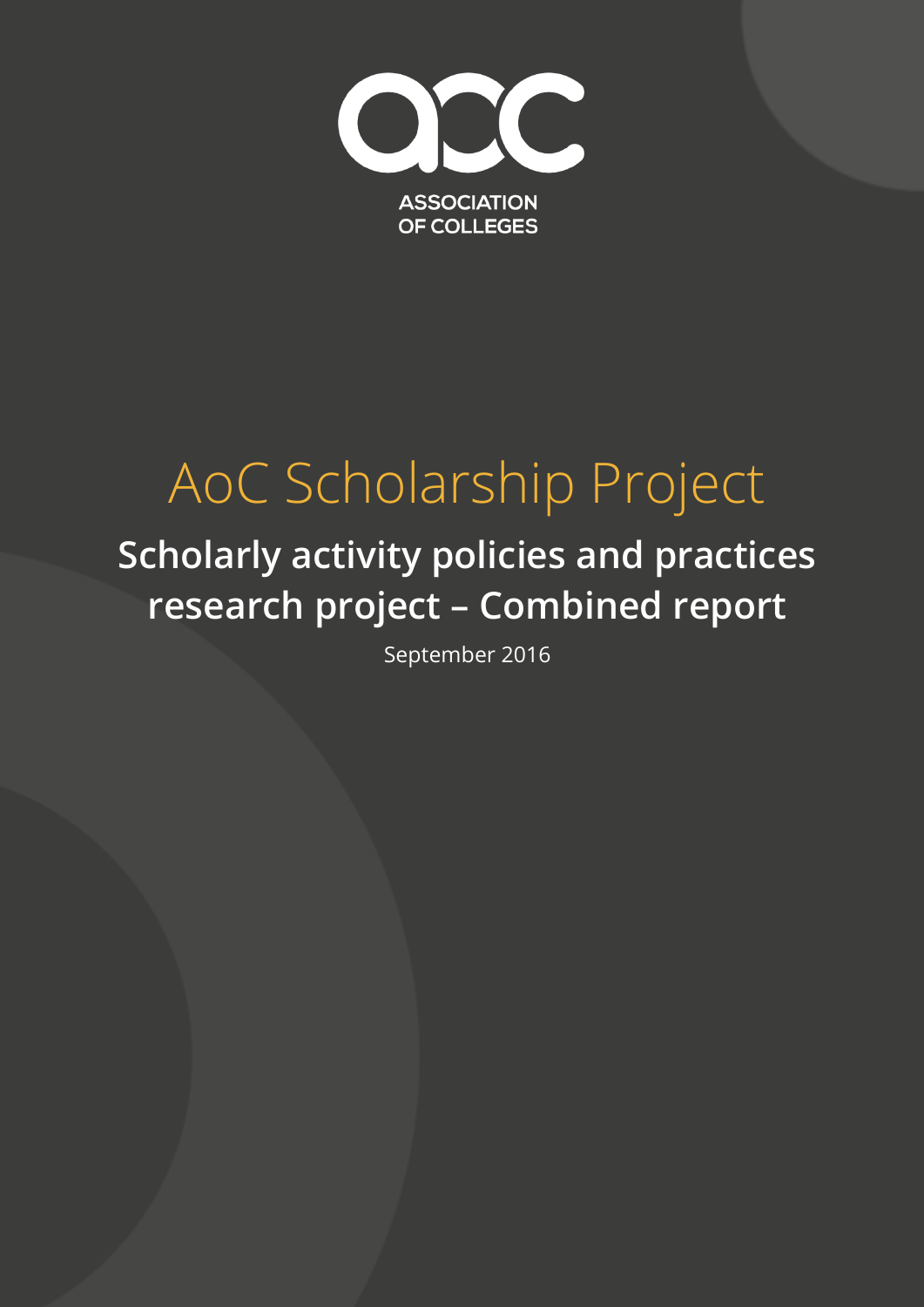#### **Sections**

|                                                                    | 1. Introduction                                                       | 1              |
|--------------------------------------------------------------------|-----------------------------------------------------------------------|----------------|
|                                                                    | 2. Scholarly Activity Policies                                        | 2              |
|                                                                    | a. How many colleges had an explicit scholarship policy               | $\overline{2}$ |
|                                                                    | b. Definitions of scholarly activity in the policies                  | $\overline{2}$ |
|                                                                    | c. Relationship of Scholarly Activity to Continuing Professional      |                |
|                                                                    | Development (CPD)                                                     | 5              |
|                                                                    | d. Underpinning philosophy                                            | 5              |
|                                                                    | e. Methods of dissemination                                           | 6              |
| f.                                                                 | Other details of second phase colleges' scholarly activity policies 8 |                |
|                                                                    | Explicit support provided for scholarly activity<br>i.                | 8              |
|                                                                    | How the focus for scholarly activity is determined<br>ii.             | 9              |
|                                                                    | iii. Whether the policy is directed solely towards HE or whether it   |                |
|                                                                    | includes FE                                                           | 9              |
|                                                                    | iv. Specific resources allocated to supporting scholarly activity     | 9              |
|                                                                    | 1. how much resource is allocated and how that figure is              |                |
|                                                                    | determined?                                                           | 9              |
|                                                                    | 2. how that resource is distributed                                   | 10             |
|                                                                    | g. Which college body the policy gain its authority from              | 10             |
|                                                                    | h. Any other significant features of the policy                       | 10             |
|                                                                    | 3. Other policies which mentioned scholarship                         | 10             |
|                                                                    | a. Analysis of statements                                             | 14             |
|                                                                    | 4. Other processes used to support scholarly activity                 | 15             |
|                                                                    | 5. Similarities, differences and tensions                             | 16             |
|                                                                    | 6. Conclusion and recommendations                                     | 17             |
| References                                                         |                                                                       | 20             |
|                                                                    | Appendix 1 List of first phase pilot colleges                         | 21             |
|                                                                    | Appendix 2 Interview schedule                                         | 22             |
|                                                                    | Appendix 3 Survey                                                     | 23             |
| Appendix 4 List of second phase colleges<br>26                     |                                                                       |                |
| Appendix 5 List of activities counting as scholarly activity<br>27 |                                                                       |                |
|                                                                    | Appendix 6 Extract from West Nottinghamshire Scholarship Crib Sheet   | 28             |

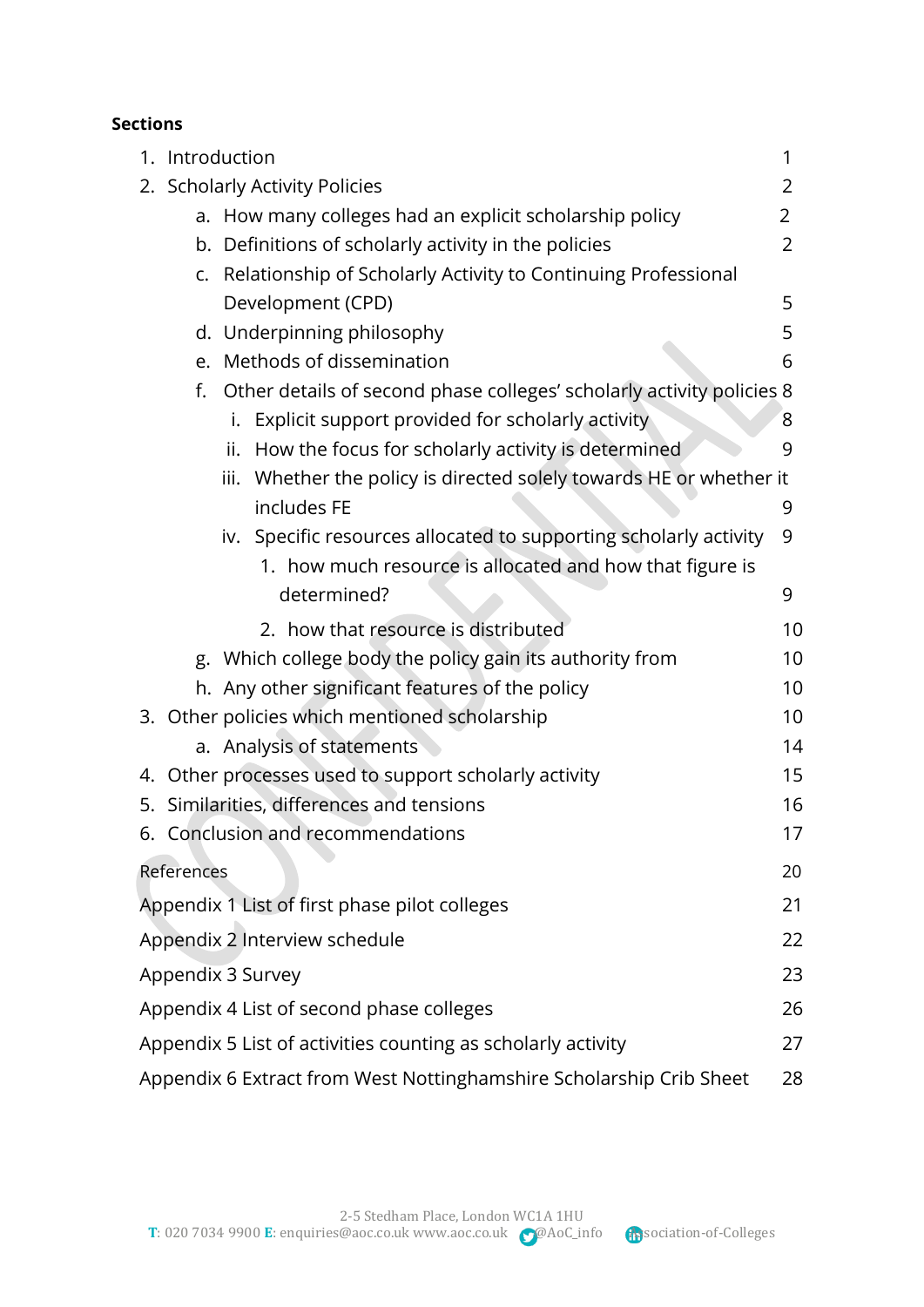# **1. Introduction**

This report is based on two phases of research. The first phase was based on an analysis of the documents submitted by the 12 first phase colleges (Appendix 1), supplemented by interviews (Appendix 2) with the college secondees and development managers. The second phase was based on a survey (Appendix 3) to the (then) 32 second phase colleges (Appendix 4) and supplemented by a reading of the colleges' policies where necessary. The second phase survey design took account of the results of the first phase research.

The aims of the first phase were to:

- Identify the key policies that 12 colleges are using to develop scholarship in their institution and amongst their staff.
- Identify the key tools, measures and activities, such as internal journals, staff conferences, master classes, industrial visits/shadowing that colleges have introduced or are planning to implement
- Summarise similar or parallel policy approaches

The aims of the second phase were to:

 extend the analysis and evaluation of the pilot colleges' policies and procedures related to scholarly activity via a short factual survey

Development Managers were asked to complete the survey for their own college and the others in their group. In order to keep workload as low as possible respondents were asked to answer the questions by copying and pasting from existing documents; they were not required to analyse or evaluate any of the data at this stage. The survey responses have been analysed and evaluated in this report and any comments which may appear critical are intended to help colleges further improve the documentation which supports and characterises scholarly activity and should not be taken as criticism of individual colleges.

It is worth noting that the colleges in both samples represent a continuum of practice and experience:

From a small college with

- A limited experience of delivering HE
- No specific policy
- A staff development policy, which is mainly FE focused,
- HE infrastructure & workshops, forums, committee
- Support for higher qualifications being intermittent

To a large college with

– Extensive experience of delivering HE

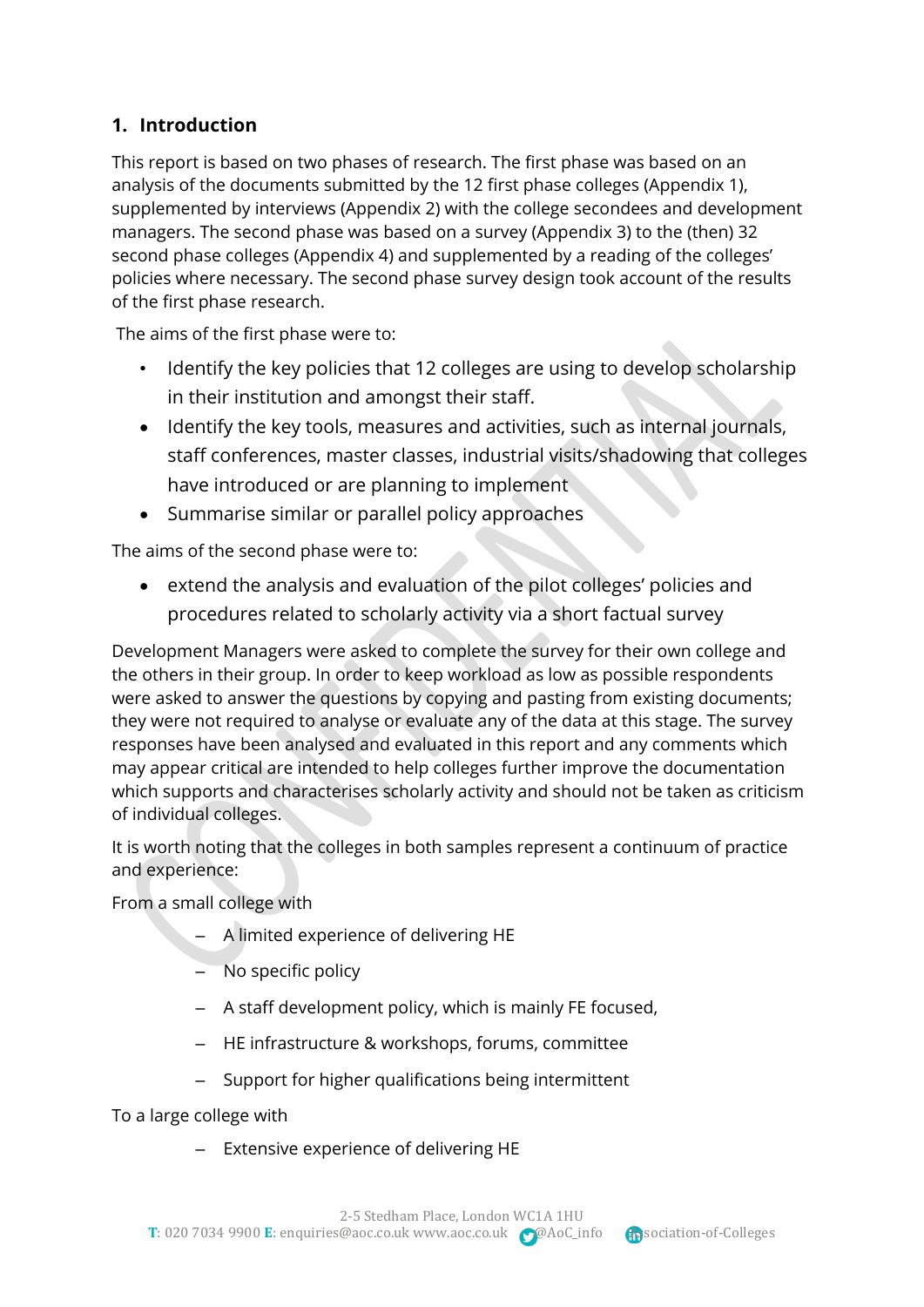- A specific scholarship policy which is under review because it has reached the end of its life in this phase of development
- Specific staff roles to support HE in cognate disciplines
- Staff making grant proposals and bids
- Expectations of scholarly activity through staff reviews
- Sophisticated formal and multiple informal outlets for dissemination
- staff at different stages, for whom bespoke development activities are implemented
- a shift to discipline focused scholarly activity alongside generic HE staff development
- the largest amount of resource going on supporting staff qualifications

One implication of this continuum is that any guidance and advice should take account of this range of stages of development.

# **2. Scholarly Activity Policies**

# **a. How many colleges had an explicit scholarship policy**

In the first phase college group two colleges (Bradford and Hull) had explicit policies on scholarly activity while a third did not have a specific policy but embedded such support in its Teaching, Learning & Assessment policy. A fourth college had an explicit policy from their partner HEI which operated as a framework for their support for scholarly activity (Peter borough).

In the second phase group 8 had a scholarly activity policy (25%) and 28 (including the 8 with an explicit policy) (87%) had other policies which refer to scholarly activity.

# **b. Definitions of scholarly activity in the policies**

*This is a sophisticated policy which includes objectives, definition and priorities. UCP Strategic Plan mentions scholarship in relation to achieving Degree Awarding Powers and has a specific objective to develop a scholarly and research community to support local stakeholders and partners.* 

Bradford's Scholarly Activity and Research Policy defines scholarly activity as

'The process of maintaining and developing the understanding and the application of academic and vocational subject knowledge and ensuring its contemporary academic and professional currency. Activities should be designed to have demonstrable impact on the student learning experience and the College academic and professional community, through research led and research informed learning, teaching and assessment. These activities should both engage with the knowledge creation process within subject disciplines and,

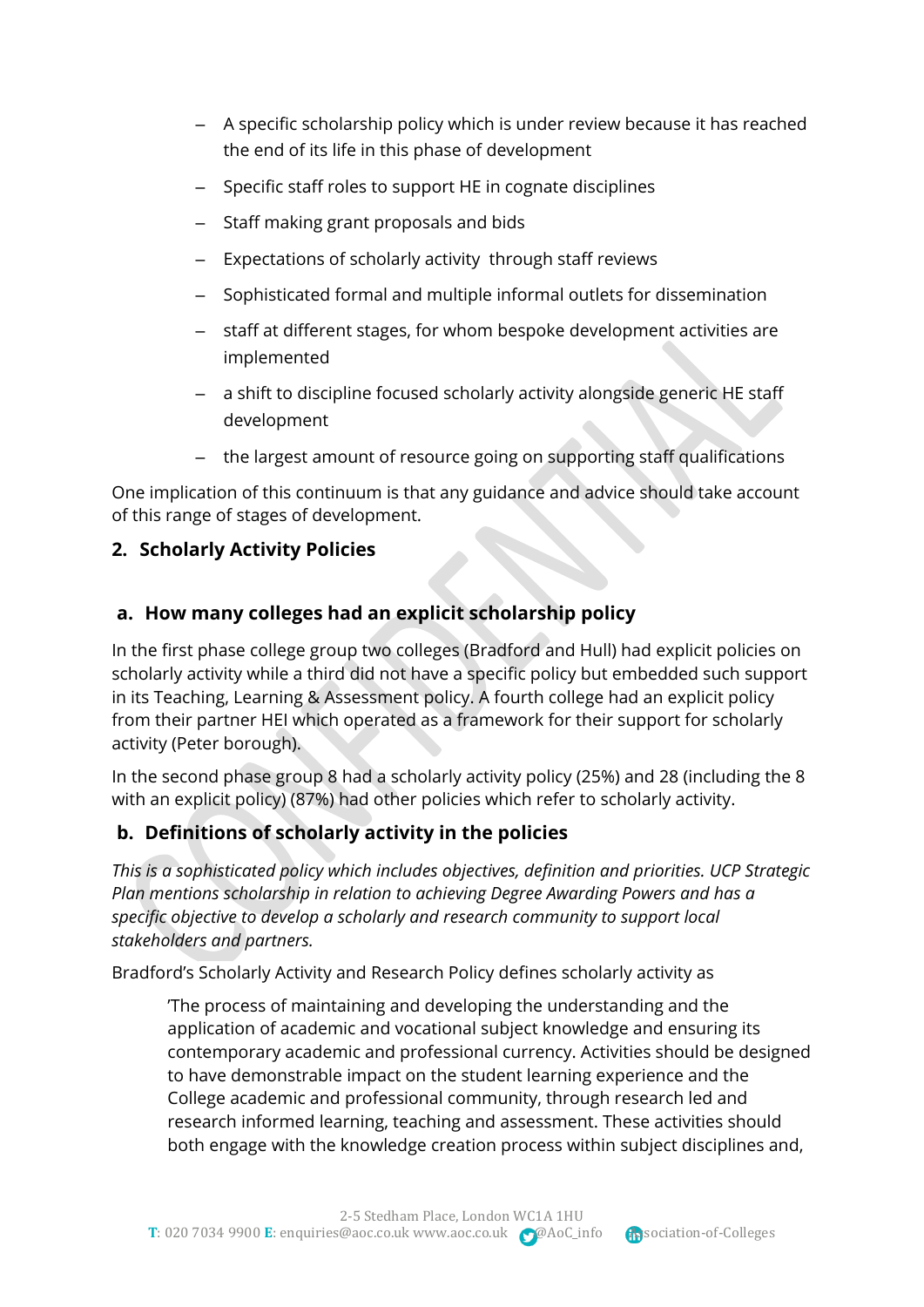through the application of research, contribute to the development of professional practice at local, national and international levels'

This definition is tightly formulated around combinations of attributes: academic and vocational knowledge; academic and professional currency; maintenance and development. The practical aspect is emphasised by the focus on 'demonstrable impact' and the centrality of the 'student experience'. Another part of the document states that the primary purpose of scholarly activity and research is to directly inform and enhance teaching. The definition implies a references to the work of Healey et al (2014) with the phrase 'research led and research informed' and to the work of Boyer (1990) through the phrase 'knowledge creation'. It demonstrates significant ambition with the intention that this should contribute at three levels.

At a practical level there is a sophisticated level of integration of the SAR policy with other activities and policies, including sabbaticals. The reference to organising symposia is further evidence of the permeation of a strong ethos of scholarly activity. However it would be worth enquiring about the evidence of their implementation and the level of attendance.

Hull also has an explicit Research and Scholarship Strategy. While this is a relatively sophisticated with definitions and aims, making use of Boyer's framework, it has no action plan, priorities or arrangements for monitoring (which may be in another document).

In the second phase group, many of the supplied definitions were not strictly speaking definitions. They were usually a list of activities which might be counted as scholarly activity (and nearly always ending with the proviso that "this is not an exhaustive list"). While this could be considered an 'extensive' definition it does not help discriminate between activities which can be considered as scholarly activity and those that cannot. In one case the proviso adds "and other activities that contribute to the development of an academic community may be included" (Northbrook) which is almost a definition and purpose rolled into one but as an aside rather than as a central point. The same college identifies a further purpose in a statement in relation to resourcing: "staff to maintain and develop relevant pedagogic and subject expertise in their work. "

The amalgamated full list of activities is included as Appendix 5. It is worth making a few comments on some of the entries on these lists and on the definitions adopted.

It is not clear why all or any "activity which contributes to the enhancement of teaching and learning" (Northbrook) should be counted as scholarly activity since something like reorganising the timetable might enhance teaching and learning but could not be scholarly activity without more explicit reference to knowledge, discipline or pedagogy. It requires something in addition to undertaking an activity in order to make an activity scholarly. For example, if a timetable change was based on research then it is the research which is the scholarly activity not the change; making the change and then evaluating its impact could be a topic for scholarly activity but not the change itself. In one sense because the above phrase appears in a scholarly activity policy one can make a contextualised assumption about what is meant; but given that it does appear in a policy on scholarly activity, it ought to be more precise.

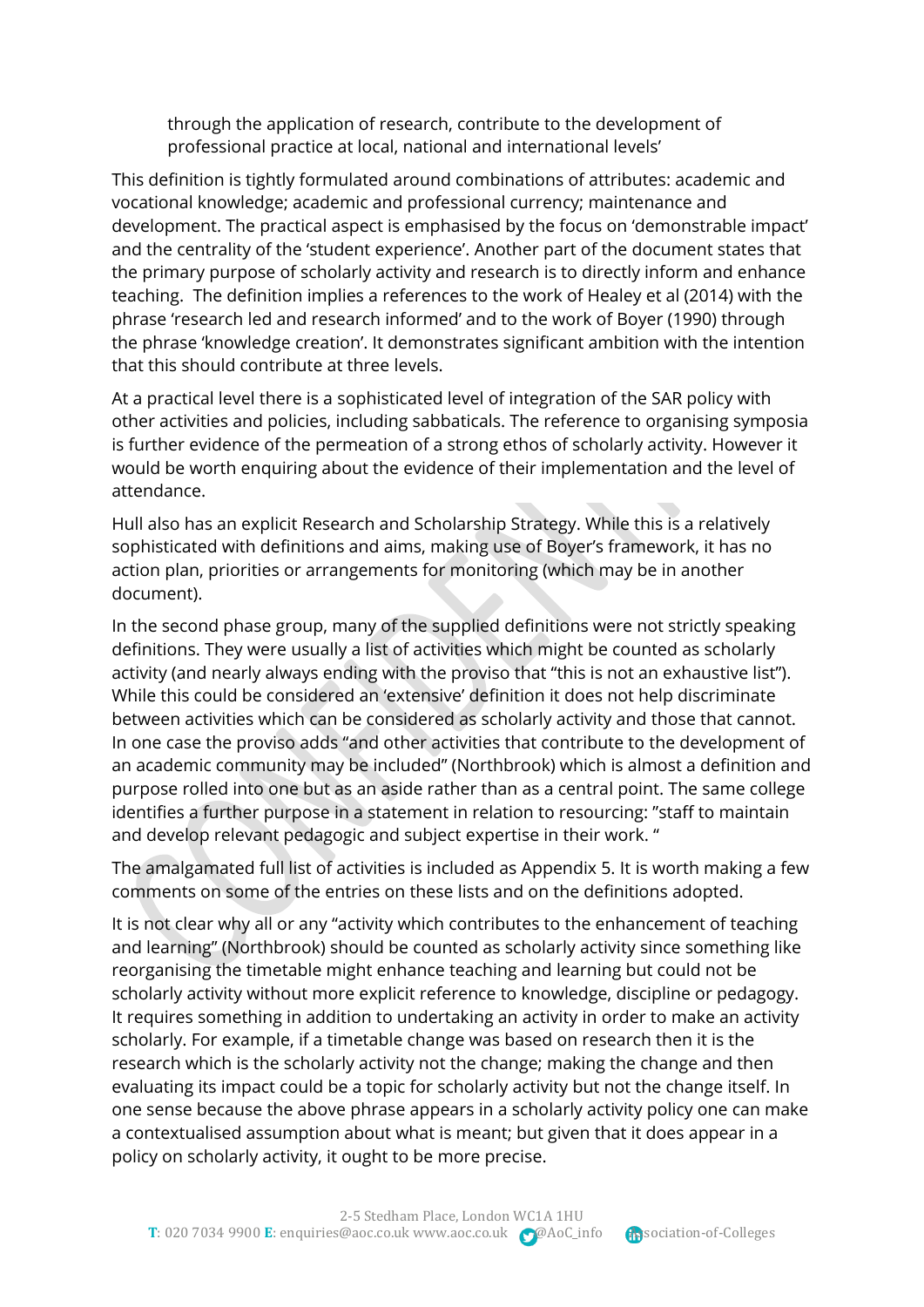One college (Sparsholt) gives as the definition of scholarly activity a sentence from the Quality Assurance Agency's Code of Practice B3 and a statement of the key themes that define the college's commitment to quality assurance and improvement. It is not clear how this counts as a definition.

In a further example, one college's document (Peter Symonds) focuses on the purpose of scholarly activity as "associated with professional currency, the application of research and the creation and pursuit of new knowledge to enhance teaching & learning" which seems to offer a number of purposes and possible criteria by which to judge scholarly activity. The broad objectives of the protocol are identified as:

- "Ensuring an individual's currency of subject knowledge;
- Curriculum development through advancing knowledge in the subject area;
- Engaging in practice to advance knowledge;
- Relating to the changing requirements of professional practice.
- Demonstrating ability to integrate new knowledge into existing knowledge in the teaching environment.
- Raising awareness amongst students of research, enabling them to challenge research and making them research active."

Identifying such purposes puts the list of possible activities into an appropriate context such that some of the items on this college's list raise questions about their legitimacy to count as scholarly activity (e.g. Leading staff development events, Staff development events within college) but stated alongside these purposes their legitimacy as scholarly activity could be established.

Another college (South Devon) also identified the definition in terms of purpose ('Enable students and staff to professionally develop, aspire and Succeed ' (STET)) but this does not seem to be the kind of purpose which might distinguish scholarly activity from a ranger of other activities which are aimed at the same purpose such as Continuing Professional Development (see section c below).

Another college's (Petroc) scholarly activity policy defines scholarly activity "as intellectually updating, the application of research, the pursuit of new knowledge and informing teaching which will enrich the study of our students and morale of staff". It identifies six strategic objectives which cover further developing scholarly activity, further developing the expertise of staff, curriculum development, developing personal specialist knowledge, peer review and developing research links with employers. These are broken down into smaller objectives and set out in an action plan with milestones, dates and responsibilities. It is not clear how these smaller objectives and the action plan are used and from wider experience it would be better to have the objectives related to a time period and the action plan to be an appendix to the policy rather than embedded in it, but the manner in which the document is presented gives a strong impression of a managed direction.

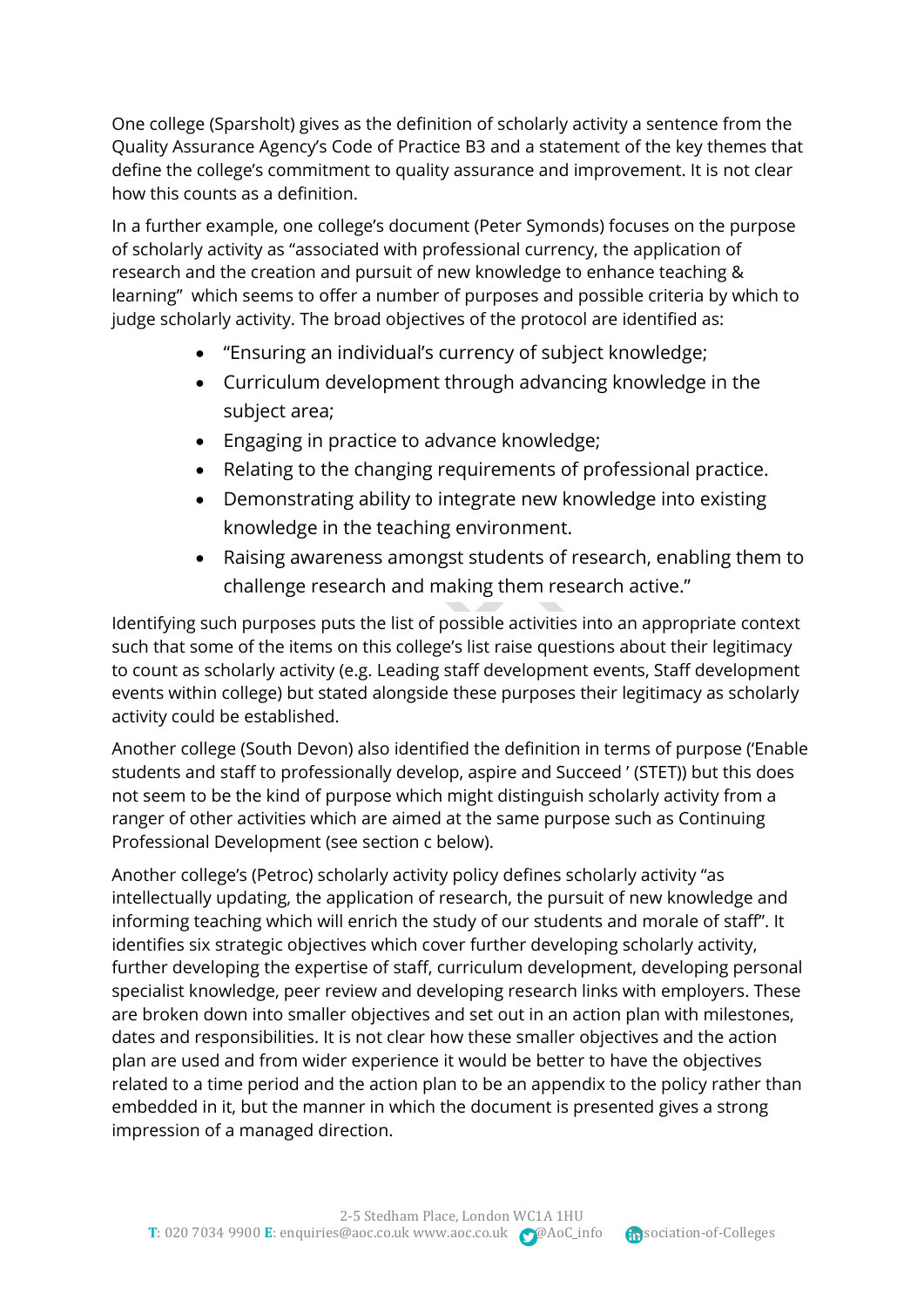One college (Sussex Downs) explicitly linked their scholarly activity policy to the college's strategic plan. Several other colleges made statements about scholarly activity in their strategic plans and these are analysed in section 3 below. This was mainly done through the expression of a purpose:

"Sussex Downs College aims to support scholarly activity that is congruent with the College's strategic objectives, enhances the quality and reputation of its educational programs, provides opportunities to partner with the communities served by the College and furthers the educational experiences of students."

In another college's (Yeovil) list a couple of examples stand out for examination as to why they should be considered as scholarly activity.

- Raising awareness of current HE policies, structures and issues: QAA, **HEFCE**
- Research to ascertain demand or employer needs to aid in the marketability of a Programme being considered for development as part of the college HE offer

It is not clear why they count as scholarly activity; they are clearly professional activities which are worth doing, things that CBHE staff should be supported to do but the question is what makes them scholarly rather than professional activities. It is worth using the King & Widdowson (2010) definition used by another (West Nottinghamshire) college (below) as a touchstone to evaluate such examples.

This college's (West Nottinghamshire) scholarship policy made implicit use of Boyer's (1990) model with its definition of scholarship as possibly including "conventional research (discovery of new knowledge), innovative application or integration of existing knowledge, for example in professional practice, or the study of learning and teaching processes and practices". The college's 'Scholarship Crib Sheet' seemed a very interesting addendum to its policy. It explicitly quotes the King and Widdowson (2010, 3) definition which many other colleges could make more use of since it clarifies the purpose of such activities and includes dissemination which seems to be one clear differentiator of scholarly activity from Continuing Professional Development:

"An activity or activities with the potential to:

- create or affirm knowledge and/or expertise of a subject or discipline
- develop or enhance understanding of a subject or discipline
- develop or enhance methodologies for the delivery of a subject or discipline

In order to be classed as scholarly activity, it must be shared with peers, disseminated across the institution and possibly beyond and used to enhance the student experience." (King and Widdowson, 2010, 3)

The crib sheet also includes a table of types of activity and examples which could be logged as scholarly activity (see extract in Appendix 6). While there are some concerns about some of the examples (e.g. those listed as action research or examples which ask

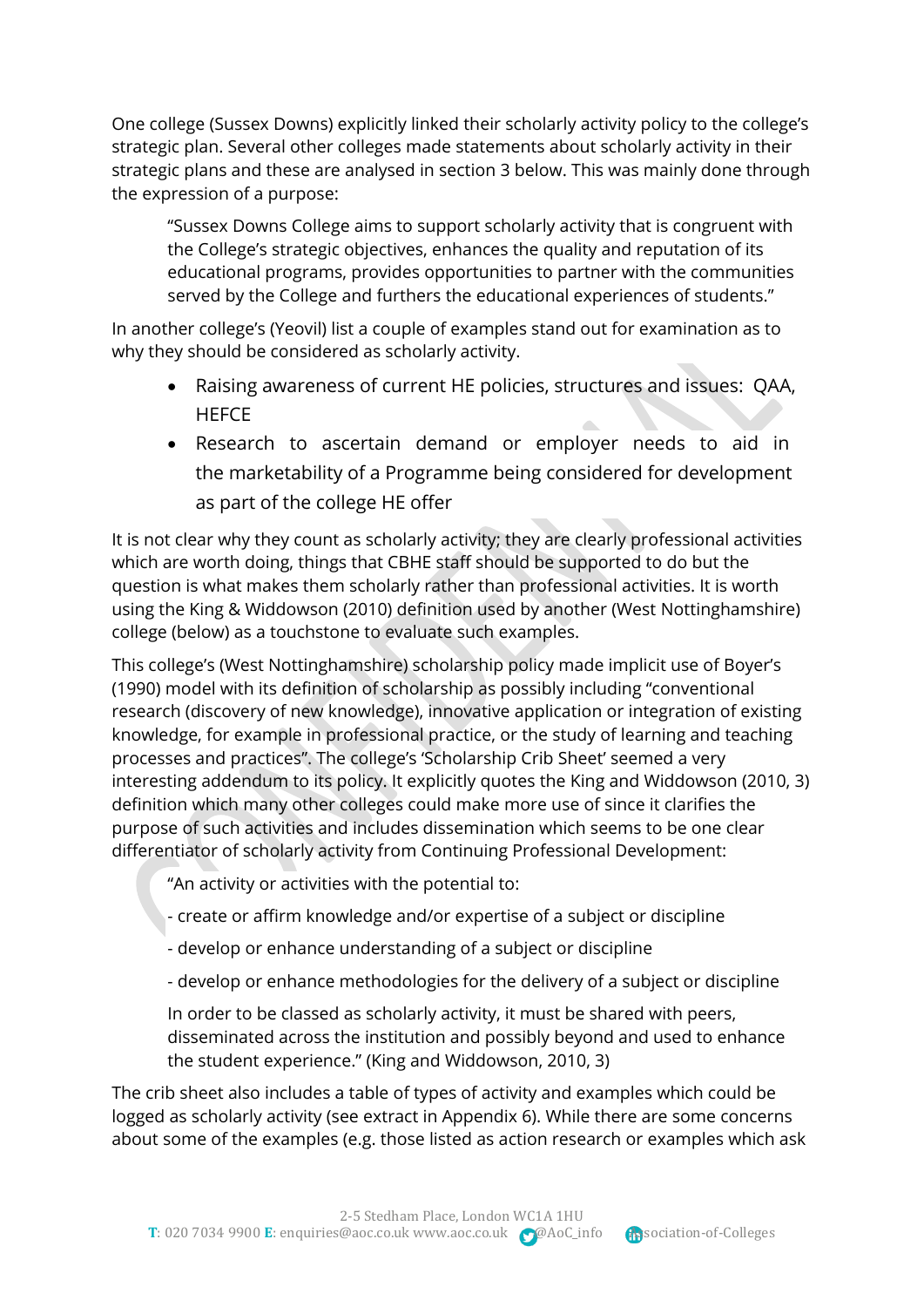the 'best' way to do something) it seems to be a useful way of expanding the discussion of scholarly activity into meaningful terms for staff.

# **c. Relationship of Scholarly Activity to Continuing Professional Development (CPD)**

In the first phase group, Bradford's policy aims to distinguish scholarly activity from CPD (which is what the King et al (2014) publication did) but it is not a very robust distinction: "Scholarly Activity can be distinguished from CPD when the activities undertaken have demonstrable impact on the student learning experience and/or the academic community of the College." It is not clear why CPD would or could not also have this type of impact.

In the second phase group, CPD was mentioned in six cases (Northbrook, Petroc, Sparsholt, Sussex Downs, South Devon, Yeovil). In the first case it is placed alongside scholarly activity as a source of maintaining "pedagogic and subject expertise in their work" and in the second case loose and implicit links are made to the need of staff to continually develop as part of their role. In the third case it is seen as an additional avenue of development in relation to "relevant and industrially related CPD" and in the fourth case (Sussex Downs) it is mentioned in relation to resource allocation and entitlement. In the fifth case scholarly activity forms part of CPD with staff and has explicit links to development days. In the sixth case it was mentioned in the definition (Yeovil).

It is worth commenting that including CPD in a definition of scholarly activity raises the question as above in terms of the need to differentiate scholarly activity from CPD. In a scholarly activity policy it is considered important to clearly distinguish between scholarly activity and CPD so as to emphasise the scholarship that is the significant distinguishing characteristic

# **d. Underpinning philosophy**

It is interesting to note that Bradford's policy has an explicit underlying philosophy:

"The philosophy is that of 'accountable diversity'. The approach is based upon the dual concepts of trust and accountability. Trust means taking as a given that all staff are competent and professional; accountability means being transparently responsible for quality and standards (especially here in relation to SAR) and staff and systems being open to scrutiny. All staff, including teaching and management, then are charged with ensuring the continued organisational health of SAR."

It operates as an underpinning touchstone and increases the sense that the college has a sophisticated understanding of the relationship between an ethos of enquiry and its more operational and functional purposes. Such relationships are alluded to in the following quote concerning tensions between corporate and individual purposes:

"Scholarly activity is directed to specific outcomes consistent with the College's strategic objectives and priorities and, although self-managed in principle, is

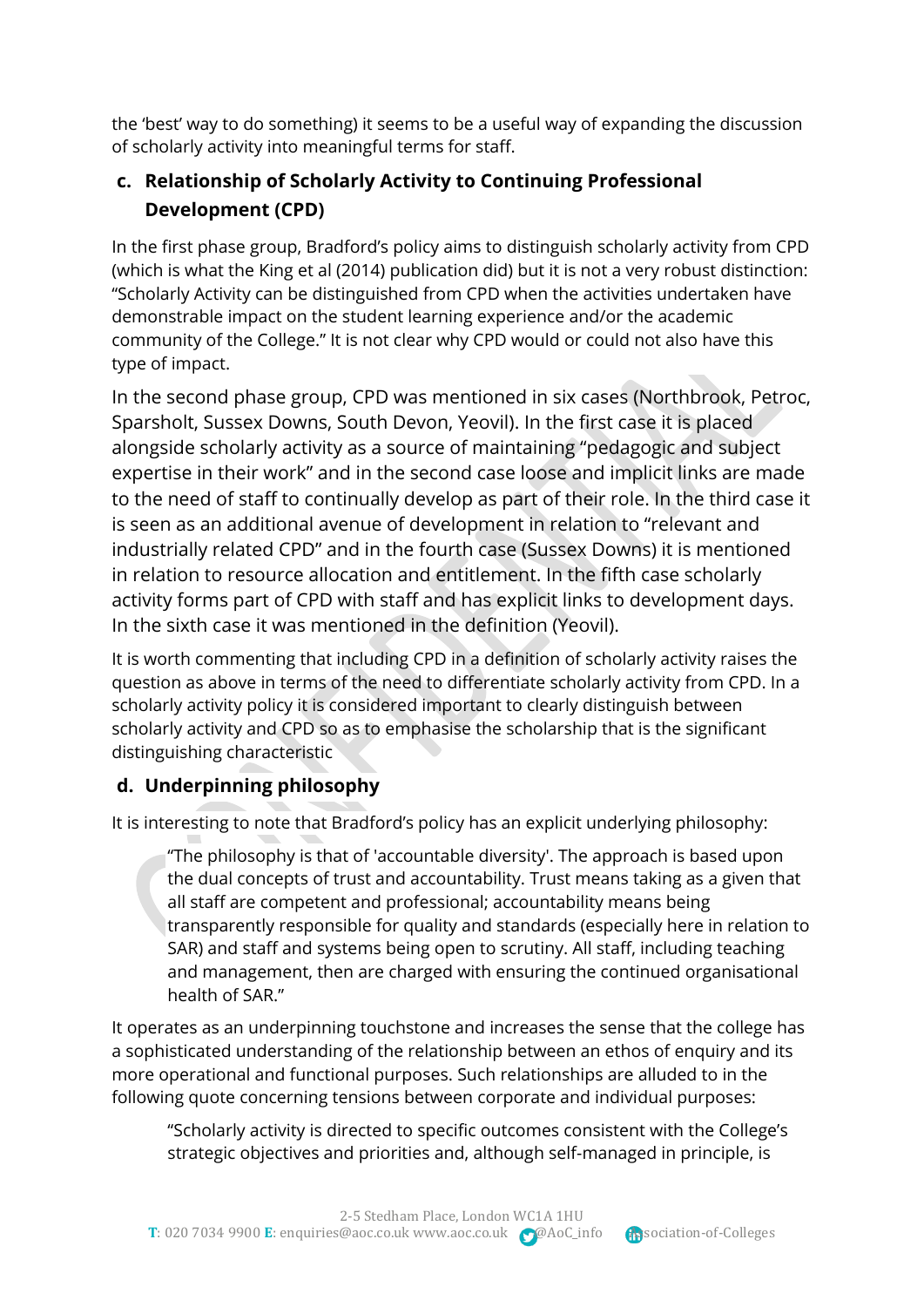agreed on an annual basis as part of the developmental review and appraisal process"

The question of an underlying philosophy was raised in the second phase survey Bradford had an explicit philosophy and this seemed to provide a central strand from which the more administrative and procedural aspects of the policy were hung.

Examples of responses to this question in the second phase group included

- the idea of a growing HE culture and scholarly ethos of the college (Northbrook)
- a set of beliefs about the value of scholarly activity in terms of its contribution to staff confidence, competence and development, informing and guiding the development of curricula and taught programmes, and benefits to students and their ability to be scholarly (Peter Symonds)
- follows philosophy set out by 2009 HEFCE Publication 'Supporting Higher Education in Further Education' (Petroc)
- Links to validating institution policy which specifically mentions Boyer's work and development within the four scholarships (South Devon)
- staff demonstrating contemporary and current teaching, learning and assessment practices and a commitment to a learning environment in which scholarly activity and reflective practice are firmly embedded for students' benefit (Sparsholt)
- the value of research and scholarly activity in supporting academic excellence (Sussex Downs)
- QAA Quality Code: B3 Learning and Teaching (West Nottinghamshire)
- seen as "essential to the provision of high quality HE programmes which ensure the students experience current and relevant teaching and learning which is also valuable within the work environment" (Yeovil)

None of these responses seem appropriate as an answer to the question. While Chapter B3 may be appropriate as a guide to the purpose, scope and emphasis to place on scholarly activity, it seems inappropriate to classify it as a philosophy or underlying framework. It was not clear which aspects of the publication 'Supporting Higher Education in Further Education' provided a philosophy.

It would be valuable for colleges to consider whether introducing a philosophy would benefit the standing, status and operation of a scholarly activity and an extract from the report on the first phase colleges is included in Appendix 4 for such consideration.

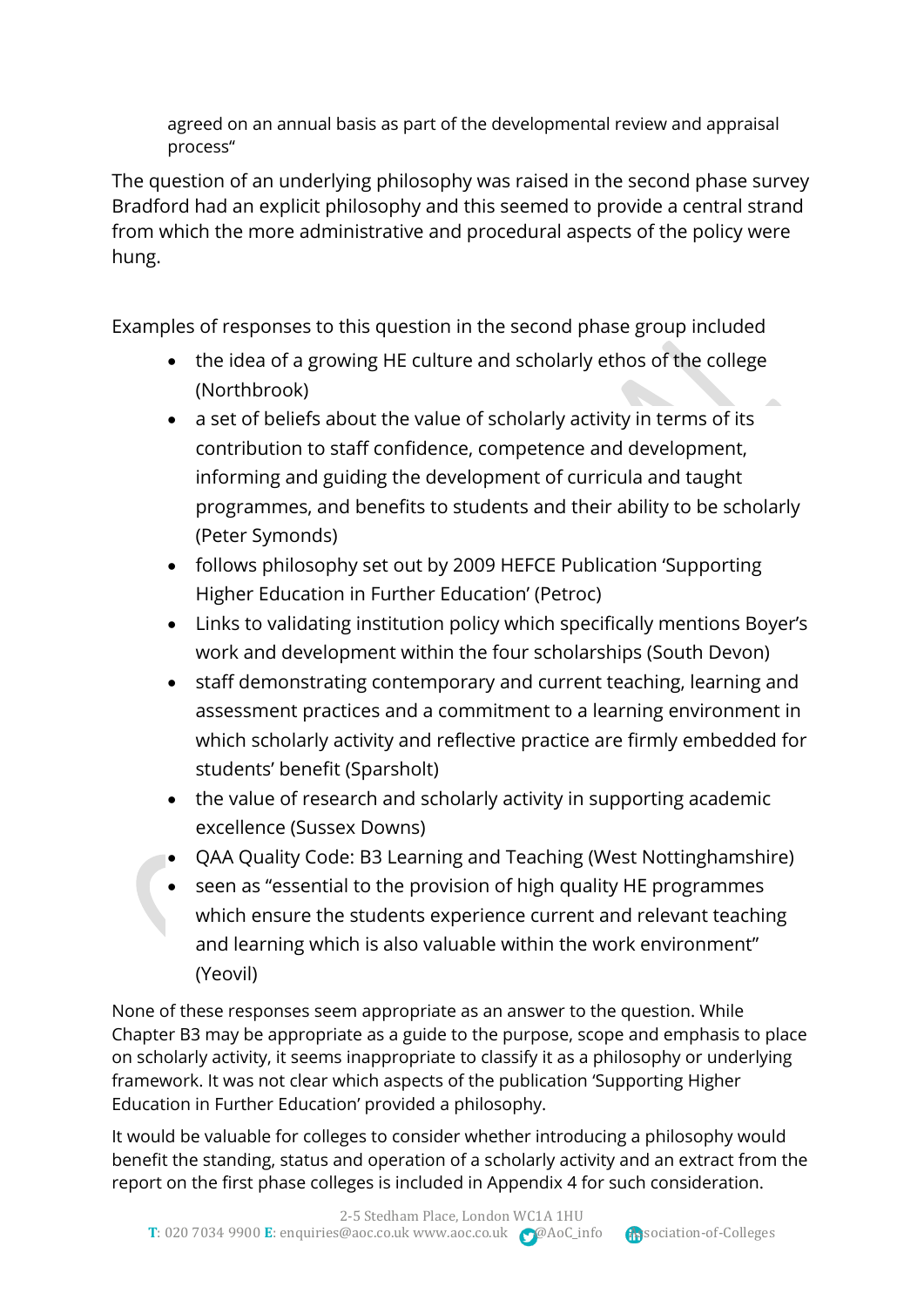#### e. **Methods of dissemination**

Colleges in the first phase adopted the following practices in disseminating the results of staff's scholarly activity:

- bulletin, college & Faculty
- Conferences
- Research hub
- Research lunches
- Student research ambassadors
- Symposia, staff and students

From the interviews it was made clear that although dissemination via the Bulletin is strong the reality is that the entries are sporadic and atomised across a few HE staff. The development of informal approaches to dissemination through symposia was a current priority in one college although they were not as well attended as possible. A further example of informal dissemination was via teaching & learning coaches and managers

Blackpool publishes a review of the results of scholarly activity (Scholarly Review). It is a relatively sophisticated document which acknowledges the debates about the meaning and scope of the term scholarly activity and adopts an hierarchical model of scholarship which is summarised in a brief definition of scholarly activity which focuses on its purpose:

"Scholarship is the driving force that influences and informs the development of curriculum which is not only about what we teach and who we teach, but also how we teach"

The college has an intranet (Scholarnet) which is used to record and disseminate results. All the articles are structured and presented as they would be in an educational journal which demonstrates attention to academic conventions. The college also produces a thorough and sophisticated handbook on their Scholarship and Research Development Scheme which appears to apply to all levels of teaching not just HE levels.

Bradford also publishes a Research Bulletin. There is a clear aim to direct such activity through the articulation of four themes for research (Theme 1 – Pedagogy; Theme 2 – Corporate Social Responsibility; Theme 3 – Other, relating to teaching and learning; Theme 4 – Academic subject related, specific to your area of expertise/interest). However these themes are so broad that most proposals could fall under at least one theme. In September 2013 Bradford College launched B-Spark its online digital repository for research and scholarly activity. B-Spark (Bradford Scholarly Publications and Research Knowledge) is a repository for digital content including research reports and papers produced by members of Bradford College. It has also been the venue for an international conference  $(13<sup>th</sup>$  International Conference on Social Responsibility

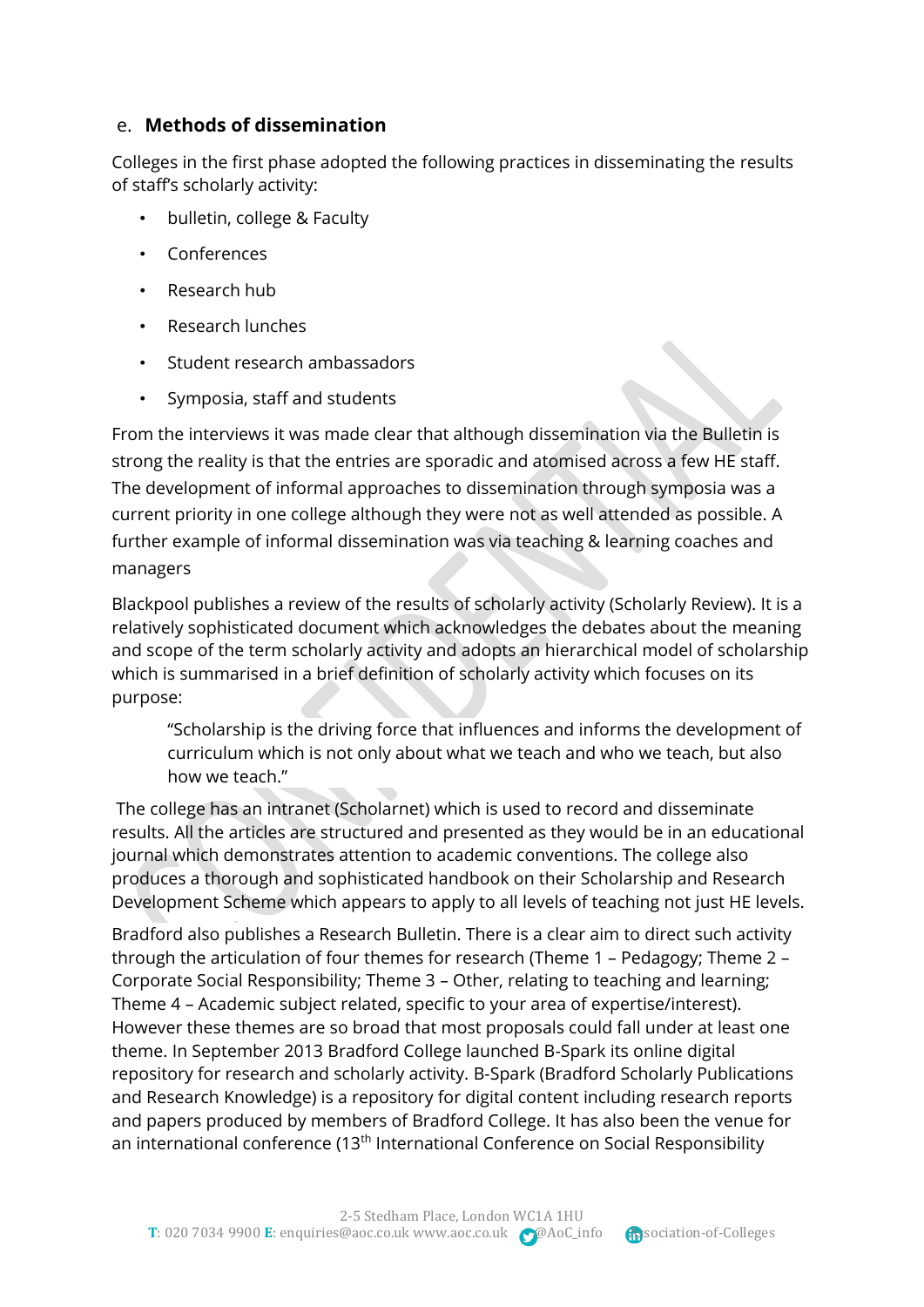in2014) which can be considered as evidence of success in relation to its overall policy. A further article on research ethics emphasises its strong corporate approach.

Hull also publishes a Research Bulletin which appears to come from the Faculty of Business and Science. It is not clear whether this publication covers only one Faculty or is published by that Faculty on behalf of the whole college. The Introduction recognises current significance of scholarly activity and mentions the AoC project. The articles are relatively short and presented more informally than academic articles.

Dissemination played some part in all the policies of the second phase colleges. Some expressed this in quite open terms that "staff may be required to present outcomes" (Northbrook) or as an invitation "to present papers at half termly scholarly activity events at the annual scholarly activity conference and after events" (Petroc) or "encouraged to share professional practice with peers and students through groups such as the Research and Standards group, through conference days, publication etc. (South Devon) and professional development activities (Sparsholt). For others it was through course report procedures (Sussex Downs) and another via qualitative measures (unspecified) and "external examiner reports which comment on the relevance and currency of subject areas, annual surveys, focus groups with students" (Peter Symonds). Another college (West Nottinghamshire) identified a range of methods: 1. through course teams 2. through HE Annual Planning Day 3. through university partner Collaborative Conference 4. through other external conferences.

The most precise account (Yeovil) differentiated the requirement according to how much time had been allocated to scholarly activity:

- for 5 days the requirement is a 500 word statement which evaluates their activities
- for up to 10 days the requirement is to produce a research paper, conference paper or presentation which would expected at the annual Convergence HE research conference

The college had also set up 'Convergence, the Journal of Research in Higher and Further Education' for which the Director of HE is editor in chief and in which staff can submit the results of their scholarly activity [\(http://www.ucy.ac.uk/wp](http://www.ucy.ac.uk/wp-content/uploads/2013/08/6693_Yeovil_UCY_research_Journal_August_AW_Online.pdf)[content/uploads/2013/08/6693\\_Yeovil\\_UCY\\_research\\_Journal\\_August\\_AW\\_Online.pdf](http://www.ucy.ac.uk/wp-content/uploads/2013/08/6693_Yeovil_UCY_research_Journal_August_AW_Online.pdf) ). This appears to be a welcome initiative which other colleges could take advantage of.

# **f. Other details of the second phase colleges' scholarly activity policies**

The following sections apply only to the second phase colleges.

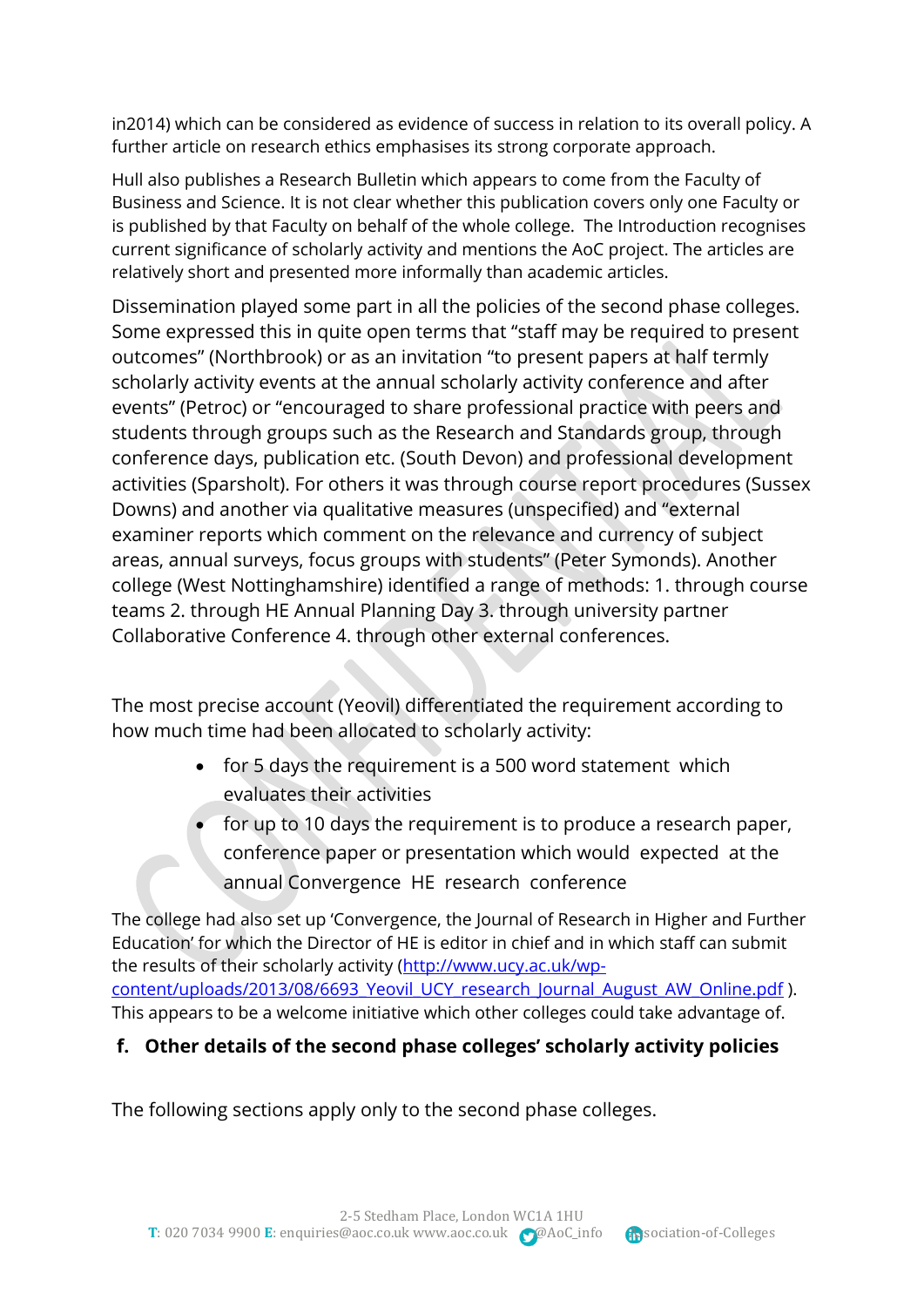# **i. Explicit support provided for scholarly activity (e.g. reduced teaching load, financial support)**

The amount and type of support varies across the eight institutions. It ranges across the following examples:

- i. allocating the four weeks of the college's academic year that is longer than the HE academic year to scholarly activity (Northbrook)
- ii. "financial contribution" from the staff development budget; staff timetables constructed to free up time and that staff have 17 days per year for self-directed study as well as staff development days (Petroc)
- iii. Financial Support, Timetabling, Hours, General Resources (South Devon)
- iv. "1. Time out of college during non-teaching weeks for academic or vocational developments; 2. conference attendance where papers are accepted ; 3. subscription to relevant academic/professional bodies or journals" (West Nottinghamshire)
- v. Allocation of a specific number of days for HE staff depending on the level of the programme; remission is given for the role of programme leader and possibly for curriculum/programme development (Yeovil)

Support was not mentioned in the documents submitted by two colleges (Peter Symonds, Sparsholt) and the other college (Sussex Downs) has no explicit support but allows time off teaching to be allocated and mentions that resources are discussed annually.

In (iv) it is not clear whether (1) refers to remission from teaching and we assume that (2) includes the costs of attendance. (3) can be considered as more forward thinking in that most college staff would gain access to academic journals through arrangements with their validating institution; however some validating institutions may not subscribe to the journals from professional bodies which may be more relevant to programmes run in CBHE.

In (v) while it is admirable that the college allocates resources to support the role of programme leader and possibly for curriculum/programme development, it is not clear, given the comments above why this counts as scholarly activity.

# **ii. How the focus for scholarly activity is determined (centrally, by individuals or teaching teams/departments)**

Appraisal was a significant method of determining the focus for scholarly activity in two (Northbrook, South Devon) colleges with an explicit scholarly activity

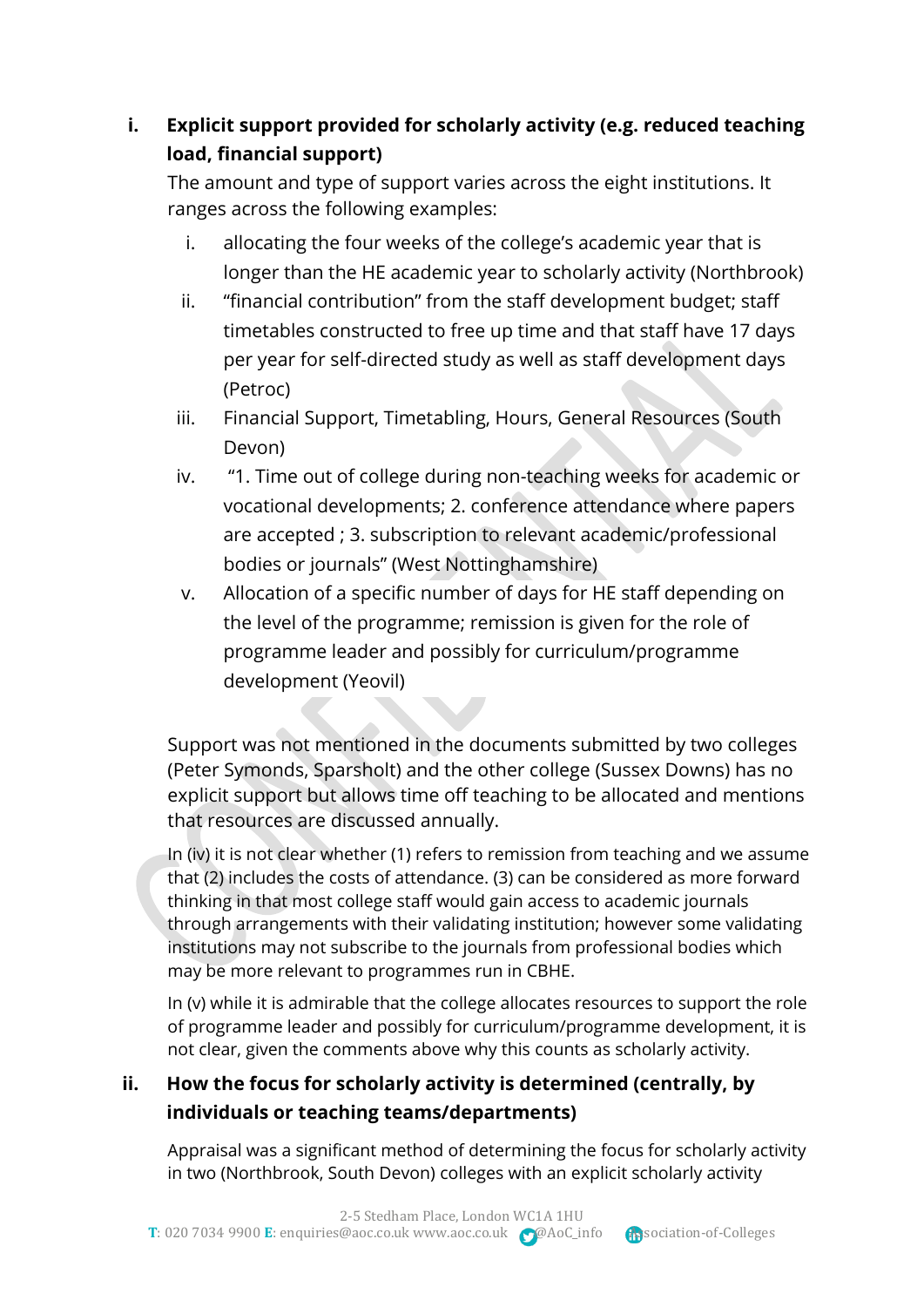policy; it was also significant in colleges without an explicit policy (see section 4. below).

In another college (Peter Symonds) the focus for scholarly activity was selfmanaged as part of departmental review and appraisal and aligned with college strategic objectives. Reference to the strategic plan that "outlines the strategic initiatives that support scholarly activity" was the main reference to this issue in another college (Sussex Downs) where applications are reviewed by the line manager and HE Manager; another college (Yeovil) had a similar application process. In another college (Sparsholt), it is unclear how the priorities are determined but "implementation and monitoring are seen as the responsibility of all staff and managers lead by the Higher Education Development and Quality Manager and supported by Learning Managers and Higher Education Senior Practitioners."

At another college (West Nottinghamshire), the focus on scholarly activity is framed centrally, with individuals and teaching teams/departments determining the specific content. And the final college (Petroc) appeared to have the most open approach - self-directed study to pursue areas of academic interest.

# **iii. Whether the policy is directed solely towards HE or whether it includes FE**

All the policies were directed solely towards HE.

# **iv. Specific resources allocated to supporting scholarly activity a. how much resource is allocated and how that figure is determined**

No specific resource was available for 2 colleges (Peter Symonds, Sussex Downs). In one case (Petroc) there was an annual scholarly activity prize awarded by the college and its validating institution (Plymouth University) alongside £500 per person per annum.

One college (Northbrook) currently allocates £10,000 per annum, but there was no information on how it is determined. Another college (Sparsholt) had a central 'pot' that is available to both HE and FE staff. While resource is limited at another college (West Nottinghamshire) conference attendance is funded through the college's People Development budget; subscriptions are through the central HE budget and no applications which have met the criteria set out in the policy have been refused. Another college allocated a base of 5 days remission, increased to 10 for specific research activity (Yeovil).

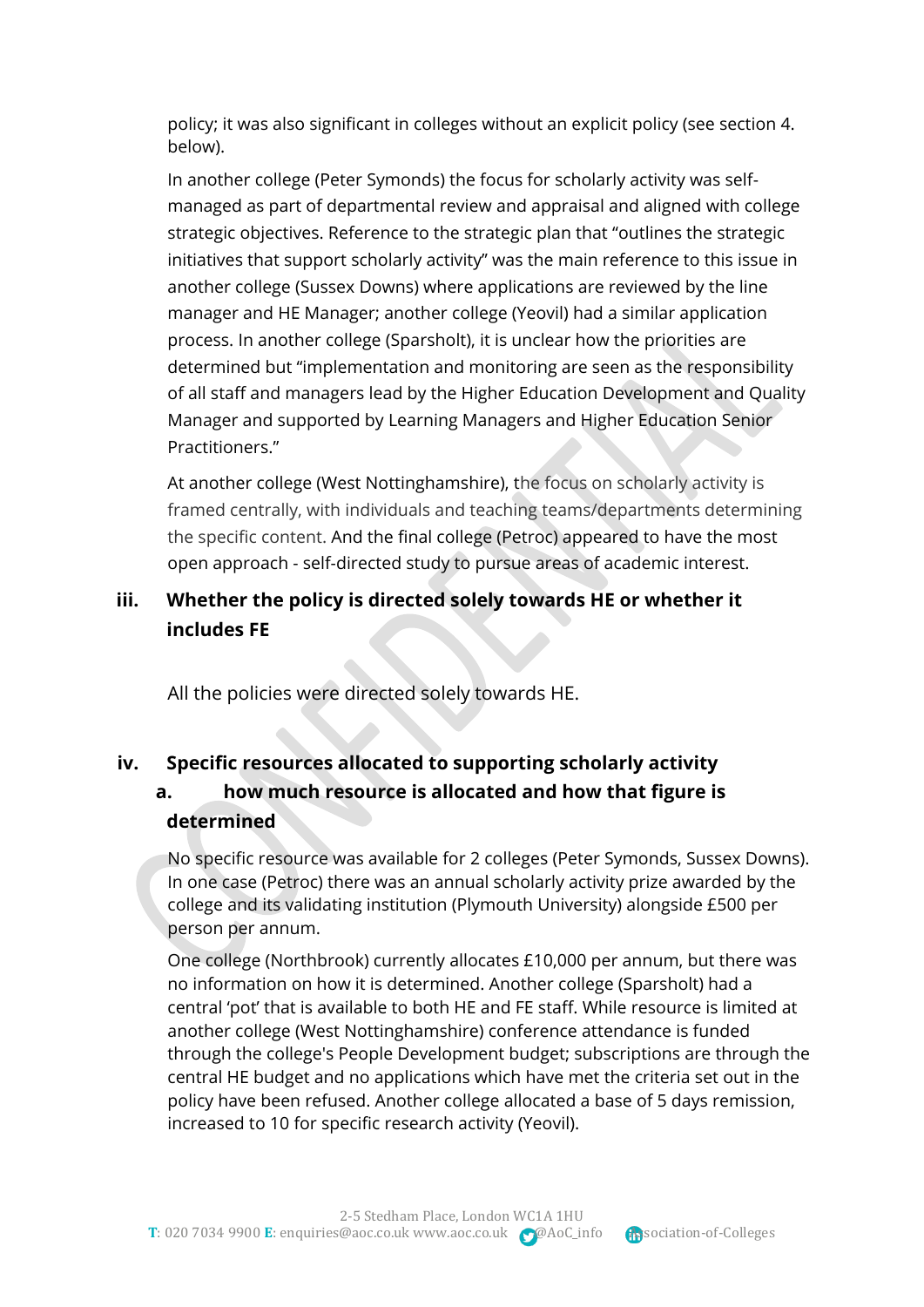# **b. how that resource distributed (e.g. through a bidding process, who is on the decision making panel)**

Several colleges (Northbrook, Petroc, Yeovil) had panels with such roles as Research and Scholarly Activity Co-ordinator, Vice Principal, Curriculum and Quality, Head/Director of HE, Head of Human Resources and Head of Department, on them. In one case (Northbrook) the panel determine what the College may be able to fund and decides whether the area of research or scholarly activity is appropriate.

In one case (Sparsholt) application were made via on-line system with approval by Head of HE Faculty and in another (Sussex Downs) resources are decided by the HE management group in line with the college Professional Development Policy for FE teaching staff

# **g) Which college body the policy gain its authority from**

There was some confusion in answering this question. Several respondents identified the Principal or the Governing Body as the authority and another identified its validating institution and HEFCE. In strict legal terms these answers have some validity as that it where the internal authority to act in such corporations stems from. However the type of answer we were looking for related to the committee which had delegated authority for the policy and we should have been more explicit in the writing of this question. So the only answers we got which fitted our intentions were: HE Academic Standards Committee, Higher Education Management and Strategy Group (HEMSG); Senior Management Team (SMT); Learner Experience Group (LEG).

# **h) Any other significant features of the policy**

Other features of the policy which respondents wanted to emphasise included:

- The review their scholarly activities with their line manager on a periodic basis and complete an annual review of their scholarly exercise/s as part of the appraisal system (Northbrook)
- Links to employers Proactively develop research links with employers as part of a wider employer engagement agenda and as an underpinning strategy to the development of Knowledge Transfer Partnerships (Petroc)
- Higher Education teaching staff will be expected to have (or be working towards) appropriate teaching and learning qualifications in accordance with the UK Professional Standards Framework; normally

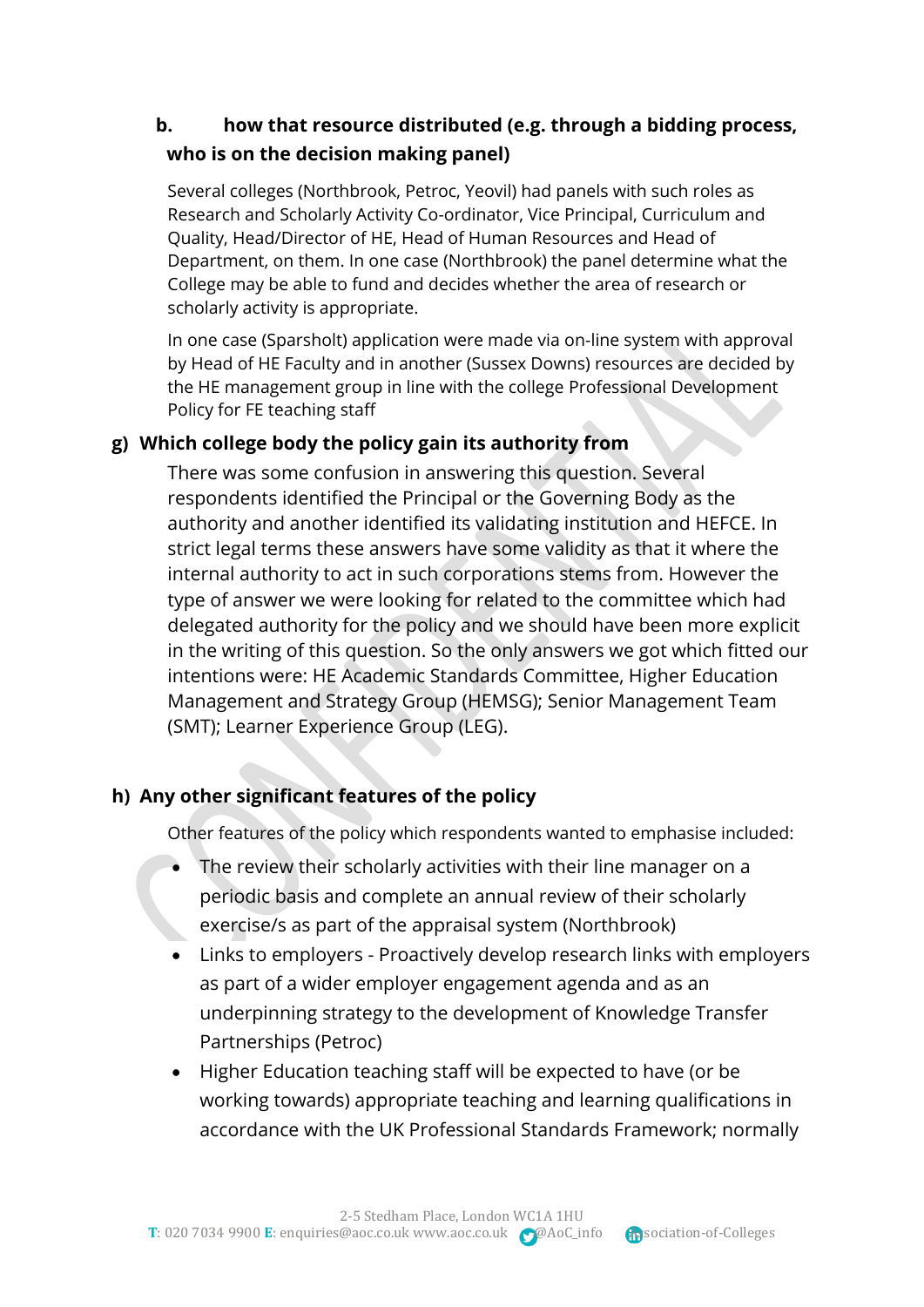this will be through the University of Portsmouth APEX programme, leading to the appropriate fellowship award (Sparsholt)

- Policy documents confirm that impact on teaching and learning is integral to scholarship as recognised by the college (West Nottinghamshire)
- Convergence, Journal of Research in Higher and Further Education (Yeovil)

# **3. Colleges without explicit policies on scholarship and/or scholarly activity – other policies used to support scholarly activity**

Colleges which did not have a specific policy on scholarship used the following other policies to support scholarly activity:

- Teaching, Learning & Assessment
- Staff Development, CPD
- Staff Review
- Teaching Observation
- Research & Ethics Committee

Without a specific policy the support for scholarly activity was more vulnerable to intermittent support depending on college priorities. Nevertheless it was also the case that in one large and experienced northern college (Bradford) the resources for the support for scholarly were undermined by the current round of redundancies. A common view of the limitations of these other policies was that they tended to be focused on FE rather than HE, HE issues needed to be squeezed into such policies and any decision making about allocation of resources and the evaluation criteria for particular projects were based on an FE ethos of specific and measurable outcomes related to current FE priorities. Comments on particular colleges below illustrate how aspects of scholarly activity are mentioned explicitly in these other documents.

The existence of separate HE procedures for teaching observation alongside an HE infrastructure of committees and reporting lines was taken as a significant sign that an HE ethos either existed or was emerging.

An overview for the East Midlands (CDL) group summarises the context (Gail Hall). It references several documents which do not appear to have been included in the Dropbox (Central: How can scholarship inform curriculum design and development?; Student engagement in scholarship and enquiry. Leicester: How can scholarship inform new programme design?) and summarises some of the colleges' intentions as a result of the AoC project. However the conclusion of the overview is:

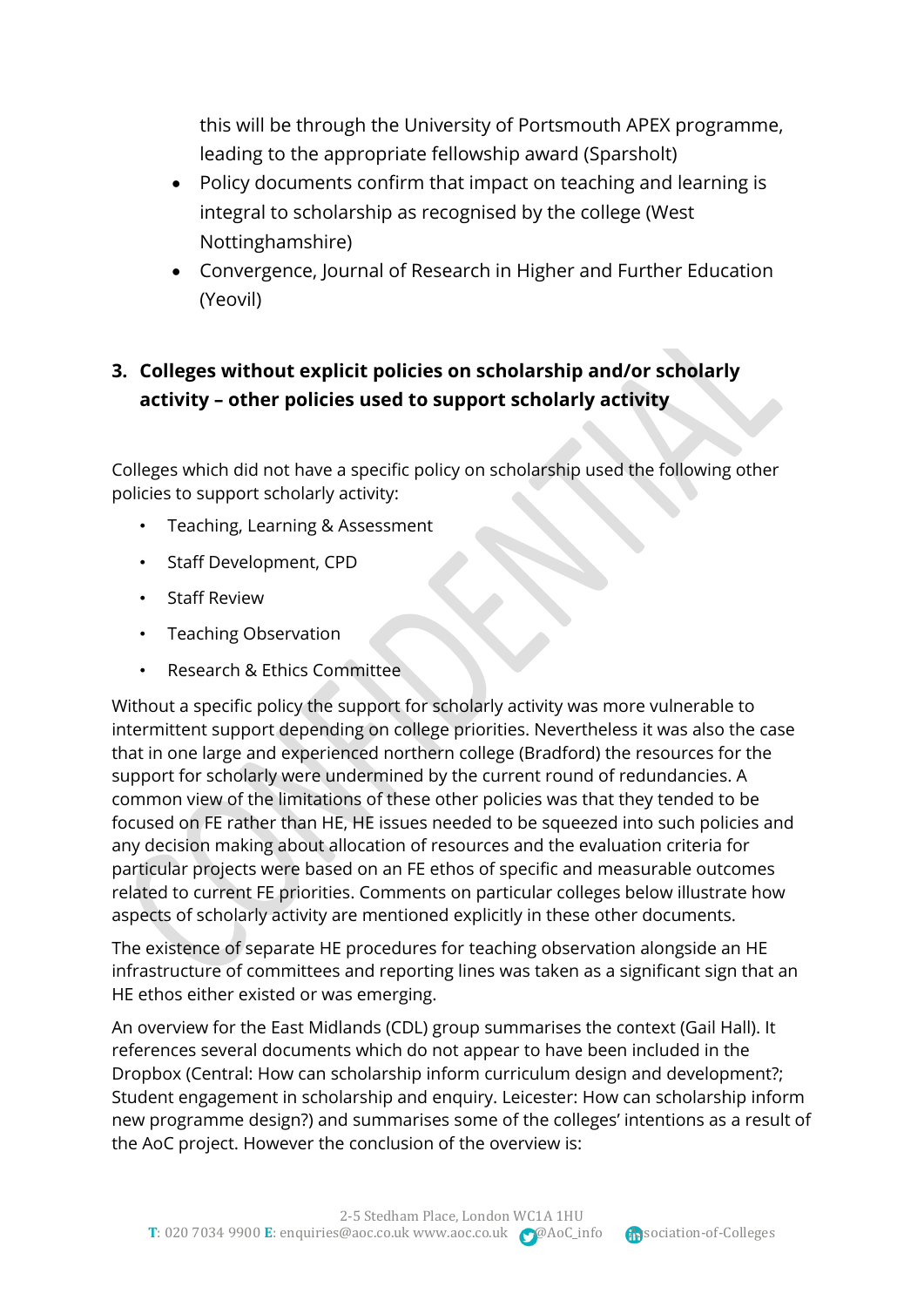'There is currently no Scholarship Strategy at any of the PRRD colleges. Derby College HE strategy makes reference to 'developing an ethos of inquiry' and to students 'co-constructing' their learning. The HE strategies at Central and Leicester are currently being updated but will feature references to scholarship'

Central College has an Ethical Approval document which assumes scholarship in the application process and in an extremely thorough coverage of types of research and issues that may arise it includes a section on "Research activities can either be scholarly and/or commercial research" (9.4). In its HE Strategy it has one strategic objective which relates to scholarly activity:

"Continuing to support HE staff in their personal development, thus encouraging a culture of scholarly activity and research (both subject-specific and pedagogical) which is seen as essential for sustainable HE.

From 2011/12, all HE tutors have 1 hour abatement for every 10 taught to support scholarly activity".

Its Training and Development Policy supports scholarly activity which it defines and exemplifies as:

"engaging with and in those activities that enable reflective pedagogic evaluation and development and research, e.g.

- o creative work that is peer reviewed and publicly disseminated e.g. art exhibitions, written articles for books/magazines/journals
- o research related to subject area to further knowledge and consequently learner experience"

However this does not specify whether these activities are solely related to HE or to both HE and FE which could be seen in both a positive and negative light. The college makes some funding available for these activities. Otherwise the other documents submitted do not refer explicitly to scholarly activity.

Derby's HE Strategy makes no explicit mention of scholarly activity but does have an operational objective to ensure staff and students are able to undertake and share research; several performance indicators cover research and scholarly activity (e.g. All staff involved in HE to have or be working towards HEA Fellowship; Run two annual research events for staff and students; Allow each FT course 100 hours per year to develop scholarly activity). There is also a slightly strange paragraph under the heading of "An ethos of enquiry" which is actually about "develop(ing) social prosperity, and economic growth". It is not clear how these two elements are intended to be related and it gives a strong instrumental feel to the statement. The CPD record mentions research but not scholarly activity and it covers some appropriate activities which could be seen as contributing to scholarly activity. The HE Teaching & Learning Strategy mentions scholarship in quoting QAA Indicators about teaching & learning and makes a couple of statements which lend support to scholarly activity but lack any sense of a coherent link with an overall approach (e.g. "The College works with other partner Colleges to develop scholarly activity and professional development"; "The Universities

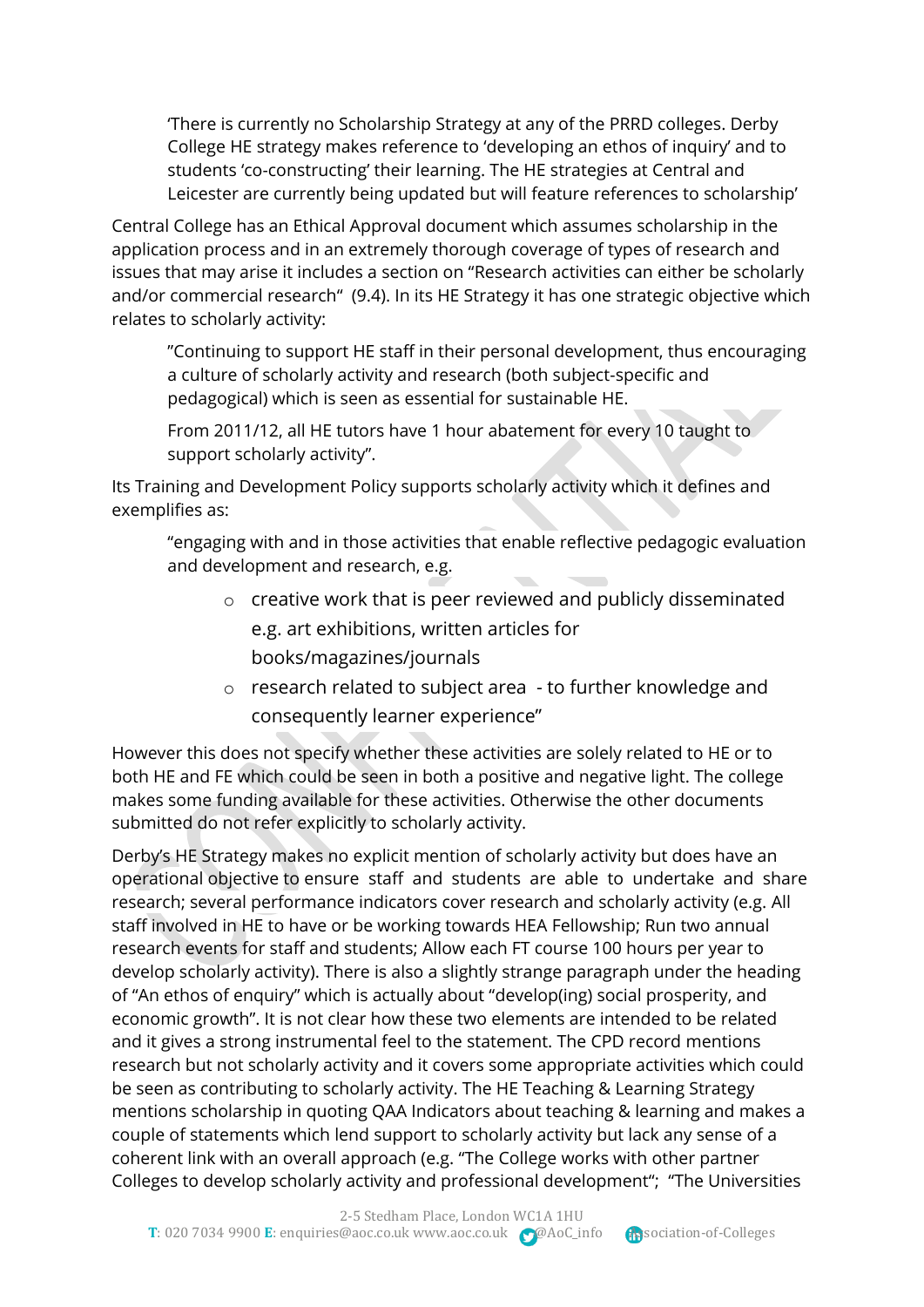we work with offer CPD, peer observations and the chance for us to engage in the latest thinking about HE teaching.").

Leicester has an HE Research Handbook which specifies supported topics for research with some possibility of other areas being supported; it also outlines the application process but there is no sense of a link to an overall approach. Its Appraisal Policy makes no mention and its Observation Policy seems more related to OfSTED criteria although it does state that the criteria for grading have been derived in part from Institutional Review. However this is not evident from the Appendix listing the criteria.

There were no relevant documents from College of North West London and the only relevant policy (Staff Development) from North West Kent College makes no mention of scholarly activity. East Kent's HE Strategy has one relevant statement:

"Staff engagement in forms of scholarship as well as professional recognition by the Higher Education Academy directly enhances student achievement and onward progression to university and/or employment"

But it offers no evidence for such a statement which assumes a more instrumental approach to scholarly activity. There are two relevant objectives:

"SG3 S6 Obj2: To apply innovative approaches to learning and teaching informed by scholarship" and this continues the instrumental purpose as it is intended "To increase the number of students progressing to university or into full -time employment"

 $\sim$ 

"SG4. S6. Obj2: "To create opportunities for active engagement in scholarly activity" with the intended outcome being "For each member of each programme team to be contributing individually or collectively to the production of sector/subject-specific 'scholarly outputs' that in some way inform learning, teaching and assessment" which seems a broader intention but the overall document lacks any underlying definition or philosophy.

Its 'Teaching, Learning and Assessment Strategy 2015-2019' includes the goal: "Innovative and practical approaches to teaching, learning and assessment, informed by scholarship and industry practice will be adopted by teachers" but contains no further supporting statements.

 $\sim$ 

In their self-evaluation of their policies East Kent identify that

- scholarship is not directly mentioned but the supporting ideas of working with industry, developing curriculum, supporting staff development to improve the student experience, outcomes and therefore their aspirations are evident
- there is a framework that is already in place that will support staff to, for example, work in the field, present at conferences, which acknowledges that happy staff are good staff which will attract further good staff to the institution

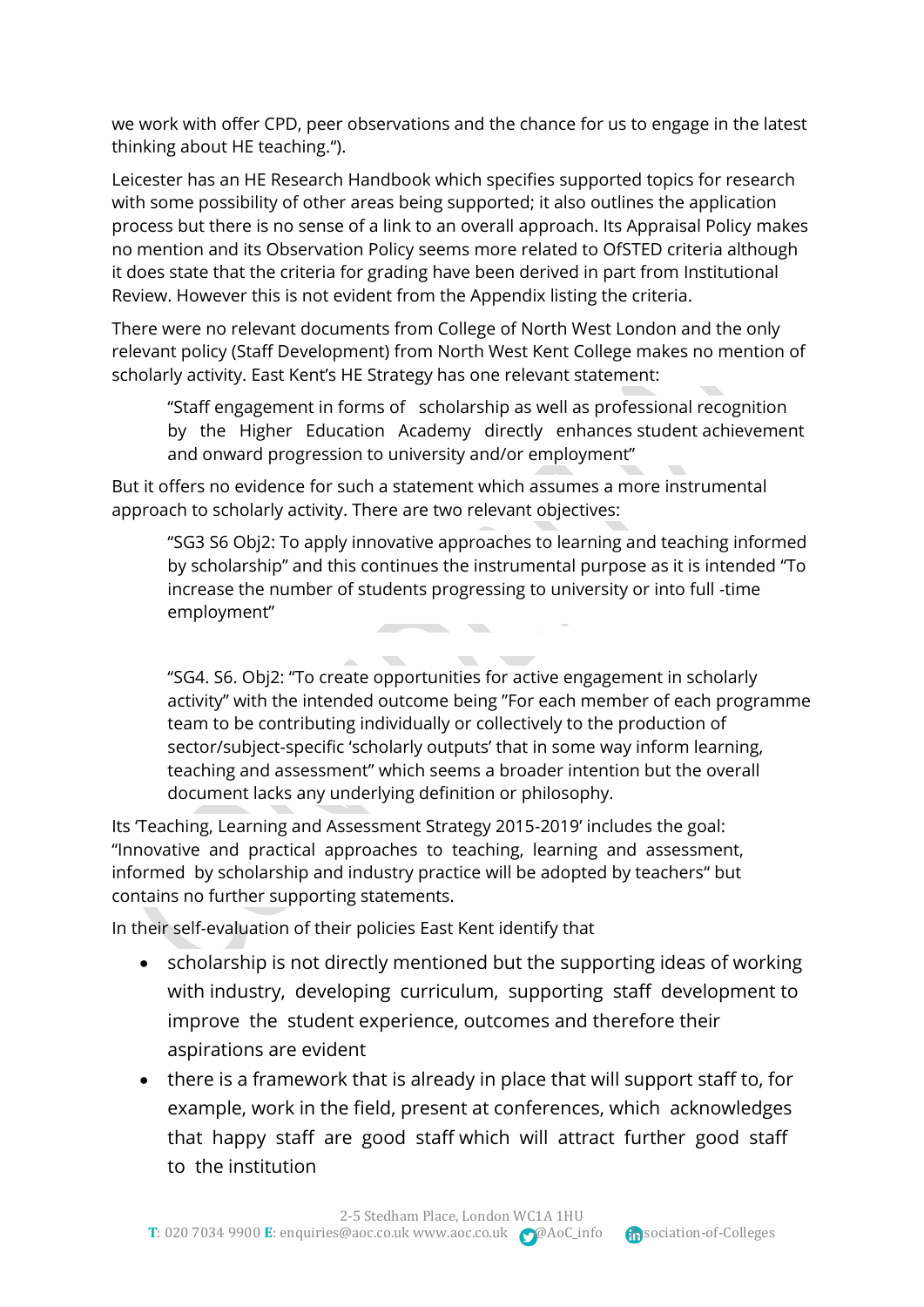- the Business Plan Centre for Higher Education contains several statements about developing scholarly activity:
	- o To lead an 'enhancement agenda' as an integral and developmental part of Quality Assurance in curriculum design, management and delivery of Higher Education informed by student evaluation, the sharing of best practice, professional development of academic staff, and academic research/scholarly activity relating to higher vocational education
	- o Engage programme teams in a range of scholarly activity to inform teaching and learning HE lecturers increasingly engages in a range of scholarly activity as part of their continuous professional development [which will then] inform teaching and learning

It is difficult to judge these statements as the first does not really address the nature of scholarly activity, the second gives no evidence for the existence of the framework and there are no supporting documents about the Centre for Higher Education.

Grantham submitted a Staff Development Policy which makes no mention of scholarly activity

South and City Birmingham makes no mention of scholarly activity in its Staff Development policy although it does have detailed objectives and action plan which mentions updating of qualifications for staff and promoting HEA Fellowship and the need for professional recognition for HE staff and development of a link with Birmingham City University for an MA.

For the second phase college there were 28 responses in relation to the question as to whether other college policies mentioned scholarly activity. The number of policies mentioning scholarly activity is as follows:

|        | 1 policy |          |          |          |
|--------|----------|----------|----------|----------|
| policy |          | policies | policies | policies |
|        |          | 18       |          |          |

28 colleges had at least one other policy in which mention was made of scholarly activity; 18 colleges had 2 policies mentioning scholarly activity; 12 colleges had three and 5 had 4 policies. 4 colleges had no policies which mentioned scholarly activity.

The generic names for these types of policies are:

- HE Academic Handbook for Staff
- HE Peer Review Guidelines
- Higher Education Development Plan or Strategy

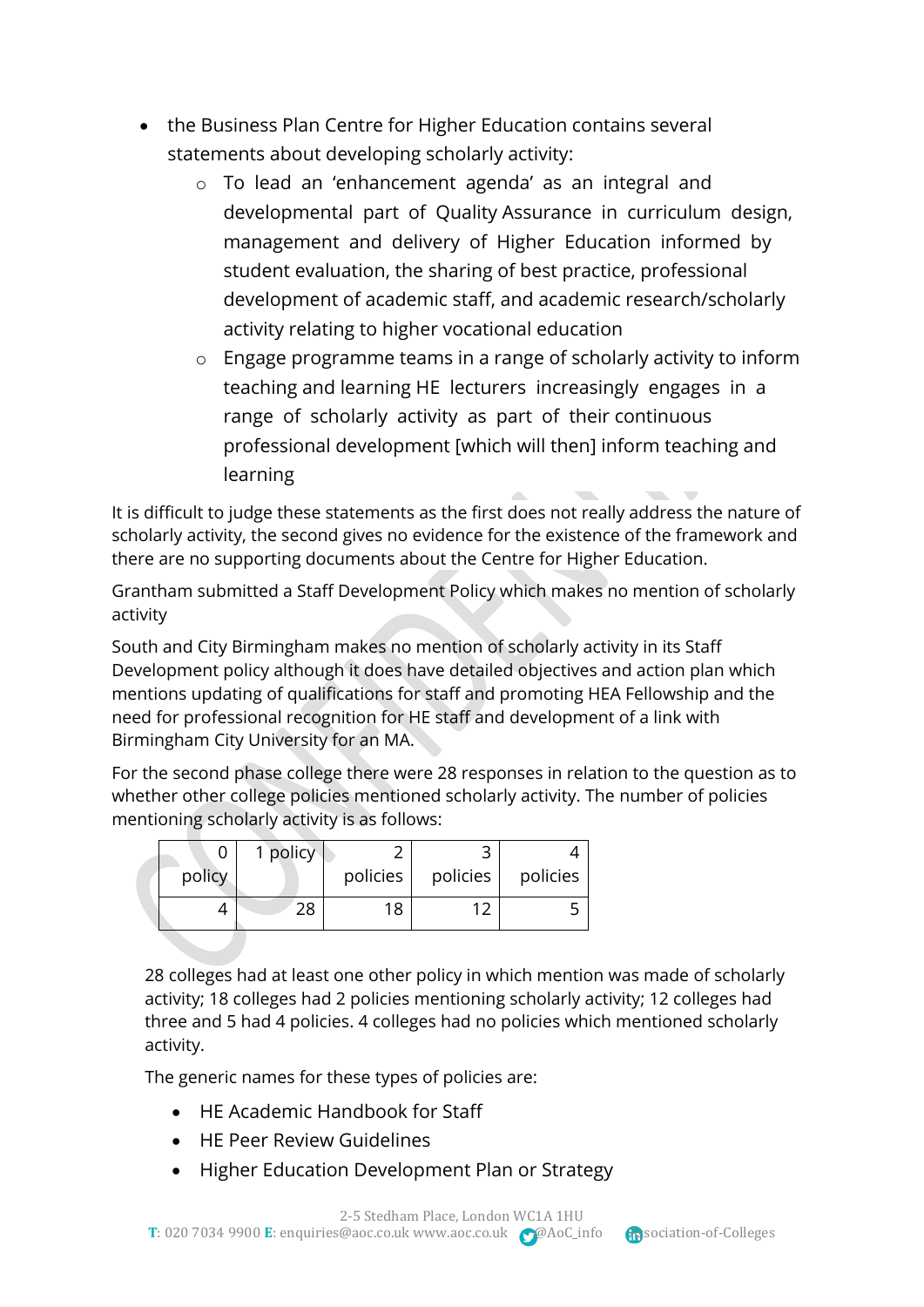- Observation of Teaching and Learning
- Policy on Lifelong Learning
- Quality Assurance Policy
- Reports on a programme area or to Board of Studies
- Research Internship Scheme
- Staff Development Policies
- Teaching, Learning and Assessment Policy
- Towards a strategy for scholarship

# **a. Analysis of statements supporting scholarly activity**

In this section there is a selection of statements from the policies mentioning scholarly activity to give a flavour of the way it is integrated into other aspects of college activity.

- Underpinning HE learning environments
- Encouraging communities of practice, particularly including students
- Adopt a scholarly approach to learning
- Part of duties of lecturing staff supported by a paper on remission stating the number of hours staff are expected to be able to devote to scholarly activity
- Draft self-evaluation document "has a scholarship output table where scholarship is currently being captured by area heads via a scholarship template"

Several policies require staff to record what scholarly activity has been undertaken during the relevant reporting period. Several documents require staff to approach the development of their practice in that particular area (e.g. pedagogy, assessment, quality assurance) "drawing on scholarship, research and professional activity."

A further item worthy of mention is a protocol from a college's (Great Yarmouth) validating institution (University College Suffolk) which contains expectations concerning scholarly activity which illustrates a continuum of activities "ranging from research in its purest sense to activity that supports the pedagogic effectiveness of academic staff." It also states that "It is distinct from routine CPD activity that is not directly related to teaching, for example covering health and safety or IT". The continuum runs from Pedagogical effectiveness (non-disciplinespecific) through Discipline-specific scholarly activity (professional updating) and Discipline Specific Scholarly Activity (academic) to Research. Minimum expectations for staff teaching at Foundation Degree, Honours Degree and Postgraduate programmes are set out against these four categories. Targets are set and monitored with an emphasis on raising aspirations through staff appraisal at

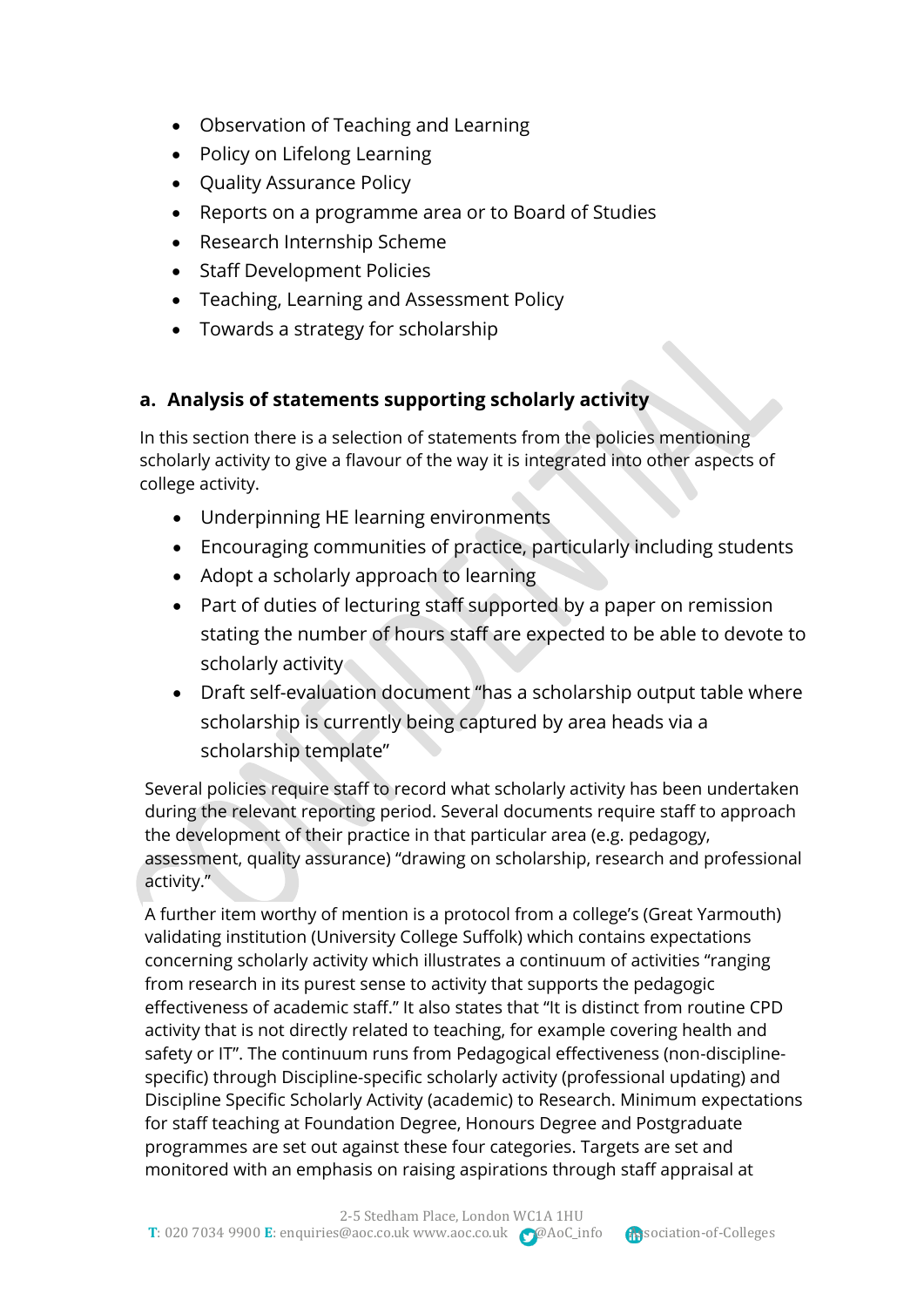departmental level. It would be interesting to know why the college does not use this document. While the college does not use this document it does demonstrate that some validating institutions have useful documentation which colleges could make more use of.

It is also interesting to note that one college (Macclesfield) which stated it did not have an explicit scholarly activity policy did have a specific item in its staff development protocol which not only mentioned scholarly activity ("To encourage all academic staff to undertake scholarly activity to support learning and teaching and enhancement of their subject."), which was aimed at both HE and FE staff but also had a specific Appendix on scholarly activity which was aimed only at HE staff. Its stated purposes appear quite well directed:

- 1. "consolidate, sustain and further improve higher education provision
- 2. further develop the range of undergraduate and postgraduate programmes as appropriate offering maximum internal and external progression opportunities to locally and nationally identified priority groups
- 3. add value to local and regional provision by building on existing partnerships, validating higher education institutions and consortium partners, to ensure that existing and new provision is flexible, responsive, employer-focused and informed by the workplace, to best suit the needs of local and regional learners and employers
- 4. provide a high quality, differentiated higher education experience appropriate for the traditional and non-traditional learners
- 5. provide support for continuing professional development and the acquisition of subject-specific higher qualifications to inform pedagogical development."

These purposes are supported by a list of eligible activity and a short list of guidelines.

# **4. Other processes used to support scholarly activity**

Other processes which interviewees cited as supporting scholarly activity included:

- Action research kit
- Doctoral workshops
- HE deliberative structures (building an HE community)
- HE induction & workshops
- HE Senior Tutors as a key fulcrum
- HEI tutor training

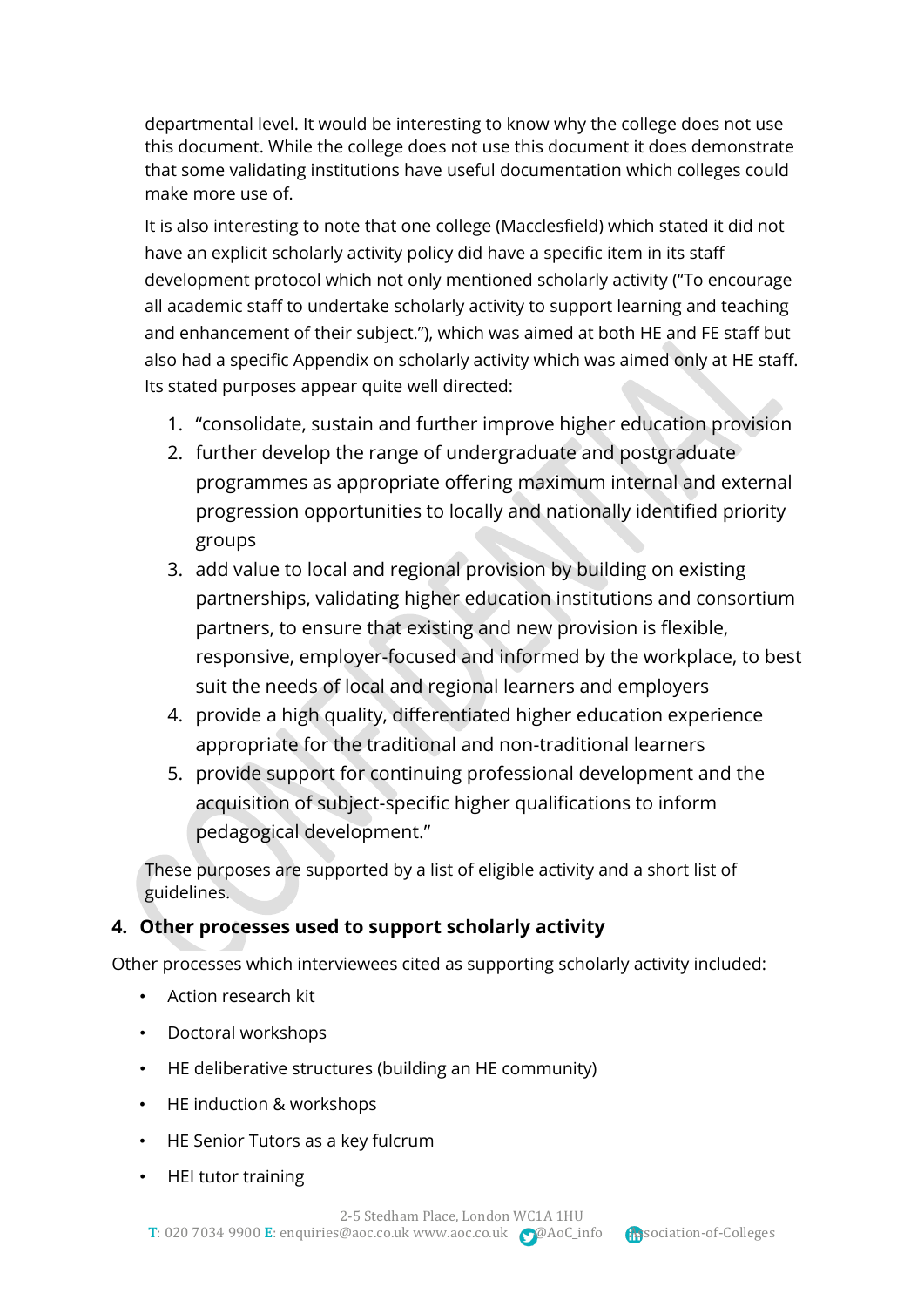- Higher qualifications
- Industry Training days
- SEDA on line course
- Scholarship of Teaching & Learning: <http://www.open.edu/openlearnworks/course/view.php?id=2027>
- Staff qualifications
- Training needs analysis
- Workload model

Some of these examples were used by colleges with a policy and others by those without a policy. For example, an experienced large college had set up doctoral workshops to support staff across the college who were undertaking doctoral study. Smaller less experienced colleges took advantage of tutor training by their validating HEI or invested in Industry Training days.

It is worth noting that the Scholarship of Teaching and Learning (SoTL) was supported explicitly at one large experienced college which used the Open University as one of its validating HEIs. This approach drew on the FE teachers' existing expertise in teaching and learning and drew it into a more theoretically informed paradigm which might be worth promoting across the project colleges. A smaller college had set up a teaching and learning scholarship group but it was not clear the extent to which this was supported by the rationale of SoTL.

One large experienced college used a specific role in the HE structure to support scholarly activity and this role was seen as a key fulcrum for developing such activities. A smaller college had begun to use a training needs analysis as one way of establishing the scope of needs for scholarly activity. The results will be drawn together to inform and action plan and this was seen as one way of providing a direction for scholarly activity alongside an institutional direction.

It was also clear from the interviews that there were substantial differences between subject areas in their relationship to scholarly activity. For example, art & design staff saw their production of artefacts and exhibitions as an automatic and integral part of their professional practice. This lead to the idea that 'practice as research' which is a developing paradigm in art, deign & media could be explored further as a basis for scholarly activity in other discipline areas.

In several colleges there was a reluctance to mention scholarly activity to staff as it was sometimes perceived as something distant from their own context. However when staff were asked about what they did to keep up-to-date in their practice for the HE work they produced a range of answers which have informed the above list. A recognised weakness of this approach is that it does not necessarily address the full range of activities which could be considered under Boyer's model (1990).

# **5. Similarities, differences, tensions**

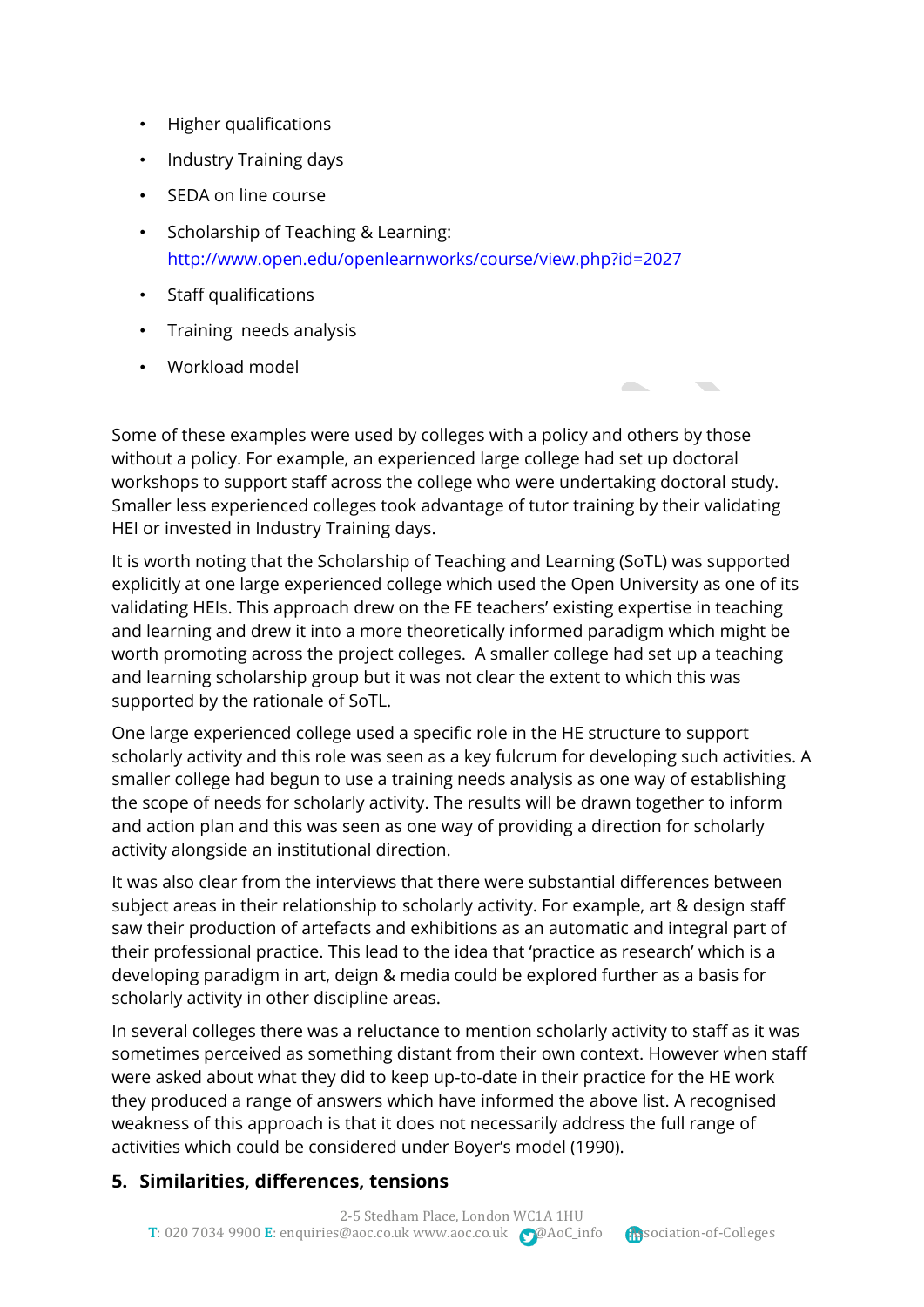This section analyses a range of key difficulties which arose colleges from the interviews at all the first phase. They included:

- The difficulty of maintaining resources to support scholarly activity in times of resource constraint
- The logistical difficulties of getting together staff who taught HE from across the college either for specific HE events or within cross college staff development days
- These logistical difficulties were increased where a college used a significant number of part-time staff on their HE courses
- The extent to which the college provided support for higher qualifications which were often seen as a necessity for delivery HE courses

Overarching issues concerned:

- Whether to have an explicit scholarly activity policy or whether to embed it in other policies. It became apparent that it would, be preferable to do both: to have an explicit policy and to embed support for scholarly activity in as many other policies as it related to.
- The extent to which the focus for research & scholarly activity should be directed centrally or be determined by the motivations and interests of staff. The central determination of topics tended to come from colleges' strategic and HE development plans. The advantage of this approach was that it was focused on perceived institutional development needs and its weakness was that those needs might not chime with staff's perceived development needs. An alternative or additional source of priorities came from one college using a needs analysis audit with HE staff.
- A consistent theme was the contrast between an FE and an HE ethos; in one college HE provision had gained the trust of college SMT through successful external review and this added weight to their arguments to develop the HE ethos further
- A question which underpinned a number of issues was the perceived value of scholarly activity to higher vocational programmes. The assumption was whether employers would or did value the critical perspectives that might emerge from developing bot staff's and students' scholarly approach. One answer to this question was based on the need to bring innovation and scholarly activity closer together.
- Several interviewees extolled the value of a consortium for a variety of reasons: it mitigated the isolation of small numbers of staff in individual colleges even

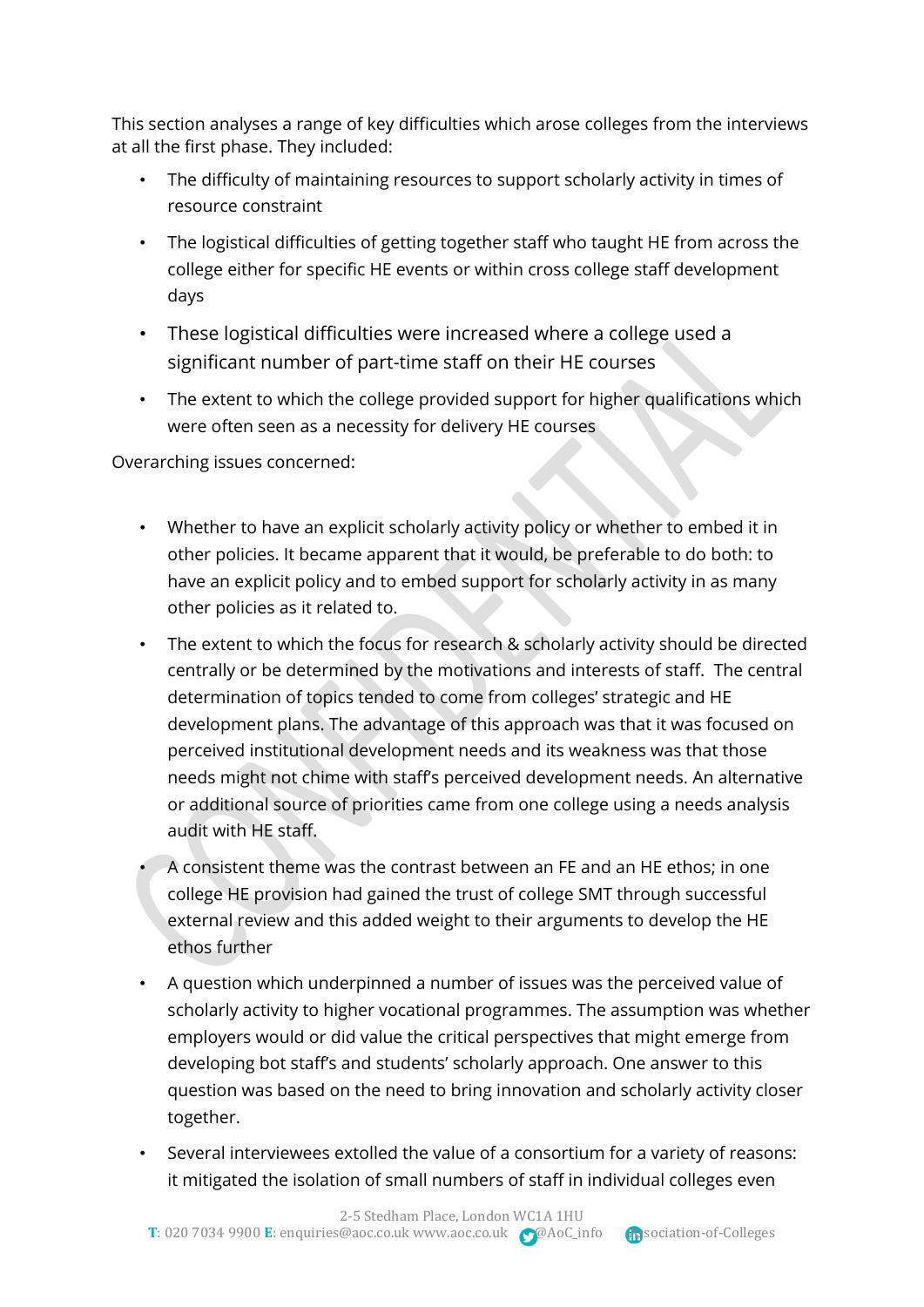though it was logistically difficult to arrange meetings, it provided a broader approach to developing a community of practice, it enabled discussions which were not focused on one college but the practice of teaching HE in FE.

- In at least one consortium where there was no additional resource for attending meetings it was clear that staff motivation and interest drove their attendance and it is worth finding ways to acknowledge the value of this
- Several interviews alluded to tensions between academic and applied areas in considering what counted as scholarly activity; each area had slightly different reference points for their criteria between generic and discipline. There were similar tensions between those who wanted to focus on pedagogical scholarly activity and those who wanted to develop further discipline based scholarly activity
- Some of the more mature accounts of scholarly activity were underpinned by references to a particular philosophy(e.g. accountable diversity) or an attention to the kinds of attributes the policy was aiming to develop such as trust, inquisitiveness, risk, innovation

# **6. Conclusion and Recommendations**

A key theme running through the analysis of responses by the first phase colleges has been the extent to which the overall approach towards CBHE is aspirational or instrumental, the extent to which it is expansive or restricted. This tension is the result of many different strands and permeates the ethos with which CBHE is approached.

Several of the first phase colleges made comparisons between HNDs and Foundation Degrees validated by an HEI. It seemed that greater emphasis was placed on the role of scholarly activity where qualifications were validated by an HEI. This either appeared as an explicit aspect where the HEI had its own scholarly activity policy or as a background d expectation which was supported through some collaborative activity. This is an area which could be explored further in the second project.

It is clear from the first phase interviews that the project is already having an impact on colleges' approach to supporting scholarly activity. Its influence has been felt on the intellectual capacity to articulate a stronger rationale for scholarly activity as well as staff capacity in terms of considering the range of activities that relate to this rationale based on sharing of practices across the project.

The recommendations which emerge from the first phase research include:

- Make better use of Boyer's model to articulate the scope and purposes of different kinds of scholarship
- Focus on the purposes of scholarly activity, particularly for vocational HE

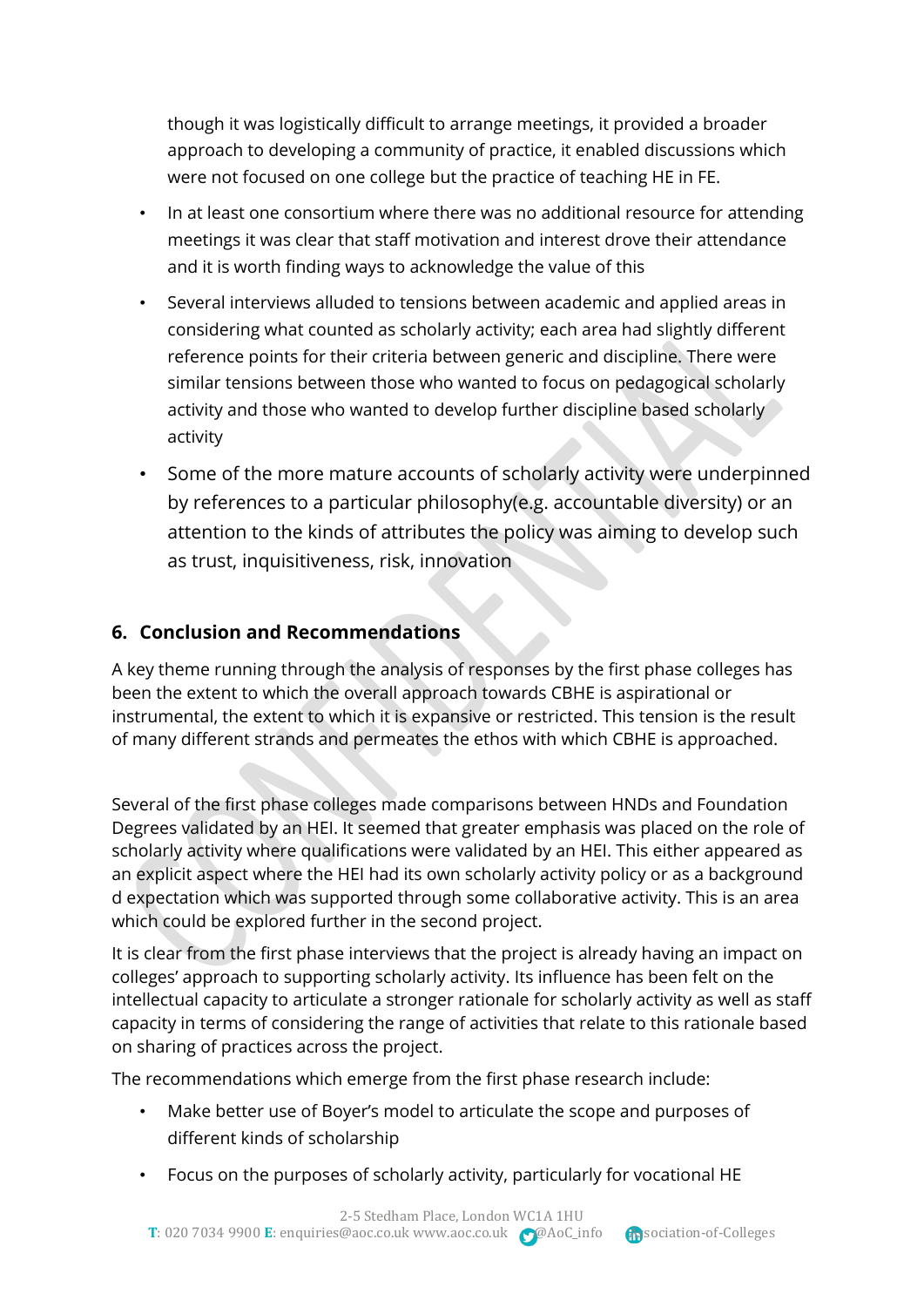- Explore 'Practice as research' as a model for dissemination of scholarly activity
- Aim to have an underlying philosophy to guide the more practical aspects of a scholarly activity policy

Recommendations which arise from the second phase survey include:

- colleges would benefit from adopting an explicit policy on scholarly activity alongside the references to such activity in other policies. One rationale for this is so as to maintain scholarly activity as a separate domain as well as a continuing dimension of a college's HE provision. We recognise that there may be particular circumstances in which college managers decide that such a policy does not aid the HE endeavour but in general we would encourage such a move not least because without a specific policy the support for scholarly activity could be more vulnerable to intermittent support depending on other college priorities.
- colleges improve the definition and purposes of scholarly activity in their policies so as to provide a set of criteria by which to judge whether an activity is considered scholarly activity or not. We recognise that there may be specific reasons why college HE managers may not want to adopt a more circumscribed definition and purpose because that would restrict their beneficial use of the ambiguity inherent in adopting an extensive definition. But in principle we would encourage college HE managers to adopt a more specific definition and purpose of scholarly activity.
- colleges distinguish scholarly activity from Continuing Professional Development in the ways mentioned in the body of the report. While some colleges might find benefit in maintaining ambiguities by not distinguishing these related activities it can be argued that this does not benefit the enhancement of a distinctive HE ethos.
- it would be valuable for colleges to consider whether introducing a philosophy would benefit the standing, status and operation of a scholarly activity.
- It would be valuable for colleges to consider developing further their means of disseminating scholarly activity. A welcome initiative which other colleges could take advantage of is Yeovil College's journal 'Convergence, the Journal of Research in Higher and Further Education' for which the Director of HE is editor in chief and in which staff can submit the results of their scholarly activity [\(http://www.ucy.ac.uk/wp-](http://www.ucy.ac.uk/wp-content/uploads/2013/08/6693_Yeovil_UCY_research_Journal_August_AW_Online.pdf)

content/uploads/2013/08/6693 Yeovil UCY research Journal August AW

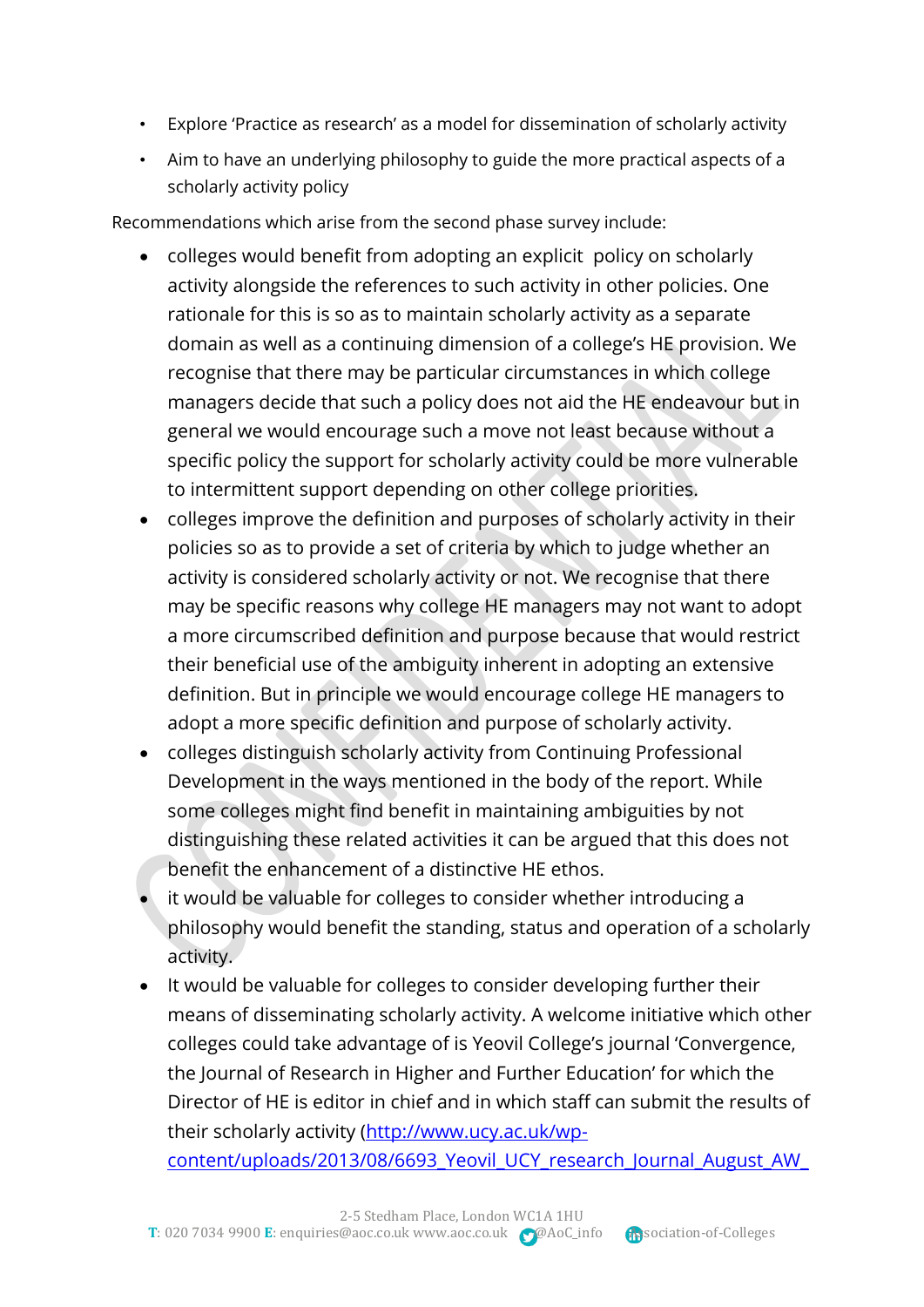[Online.pdf](http://www.ucy.ac.uk/wp-content/uploads/2013/08/6693_Yeovil_UCY_research_Journal_August_AW_Online.pdf) ). Other examples of means of dissemination can be found in the report on the first phase colleges.

Reflecting on the design of the survey now it is significant that we did not ask any questions about whether and how scholarly activity is monitored and evaluated. This would have helped flesh out the extent to which scholarly activity is subject to the full cycle of an initiative.

2-5 Stedham Place, London WC1A 1HU T: 020 7034 9900 **E**[: enquiries@aoc.co.uk](mailto:enquiries@aoc.co.uk) [www.aoc.co.uk](http://www.aoc.co.uk/) @@AoC\_info **Association-of-Colleges** 

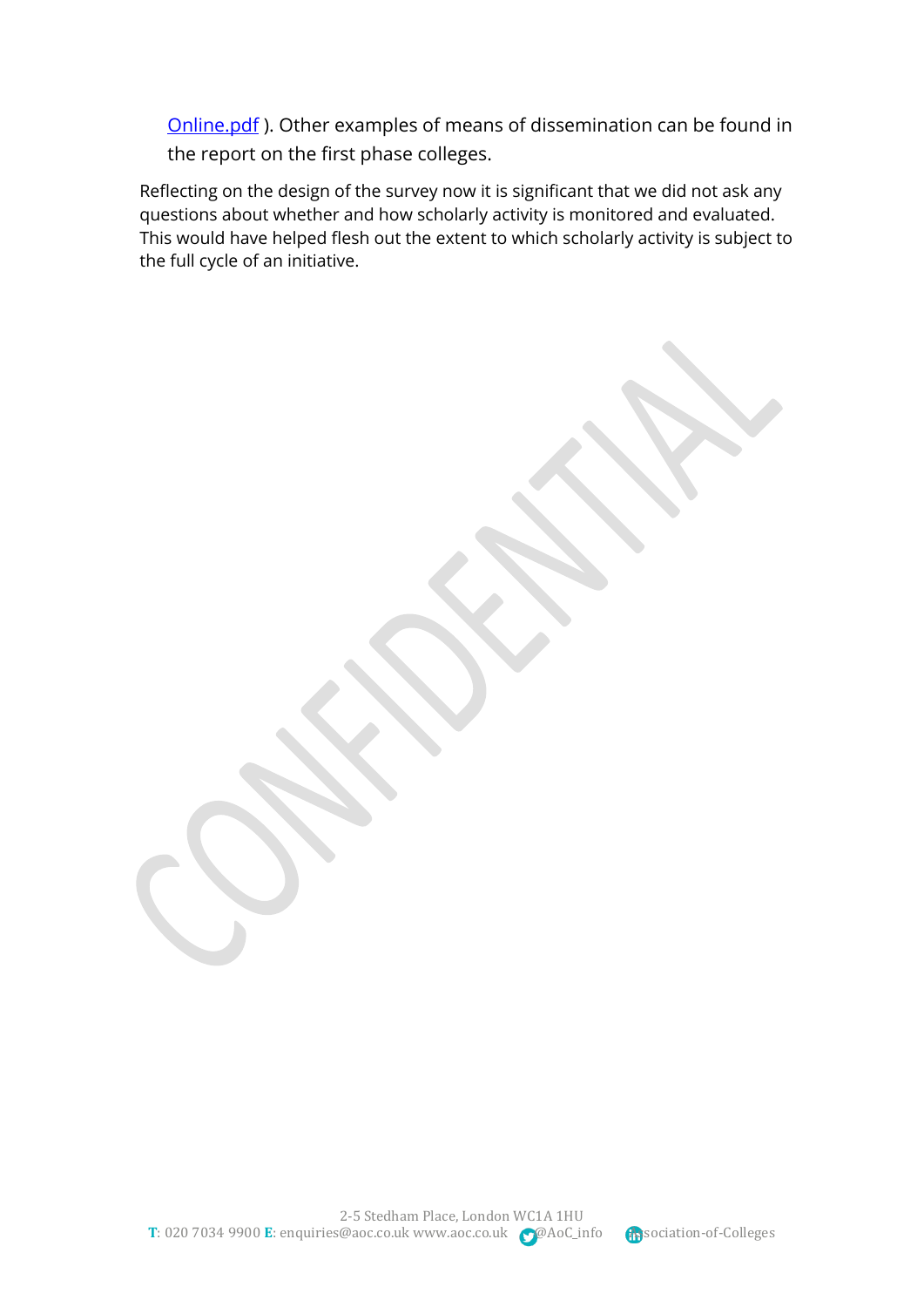#### **References**

- Boyer, E.L. (1990), *Scholarship reconsidered,* New Jersey: The Carnegie Foundation for the Advancement of Teaching
- Healey, M., Jenkins, A. and Lea, J. (2014), *Developing research-based curricula in collegebased higher education*, York: HEA. Available at: [http://www.heacademy.ac.uk/resources/detail/heinfe/Developing\\_research](http://www.heacademy.ac.uk/resources/detail/heinfe/Developing_research-based_curricula_in_CBHE)based curricula in CBHE
- King M., Davis J., Flint C. and Widdowson J., (2014), *Exploring scholarship and scholarly activity in college-based Higher Education, A report by the Mixed Economy Group of Colleges*, London, Mixed Economy Group
- King M. & Widdowson J. (2010), *Scholarly Activity in Higher Education delivered in Further Education*, London: Mixed Economy Group

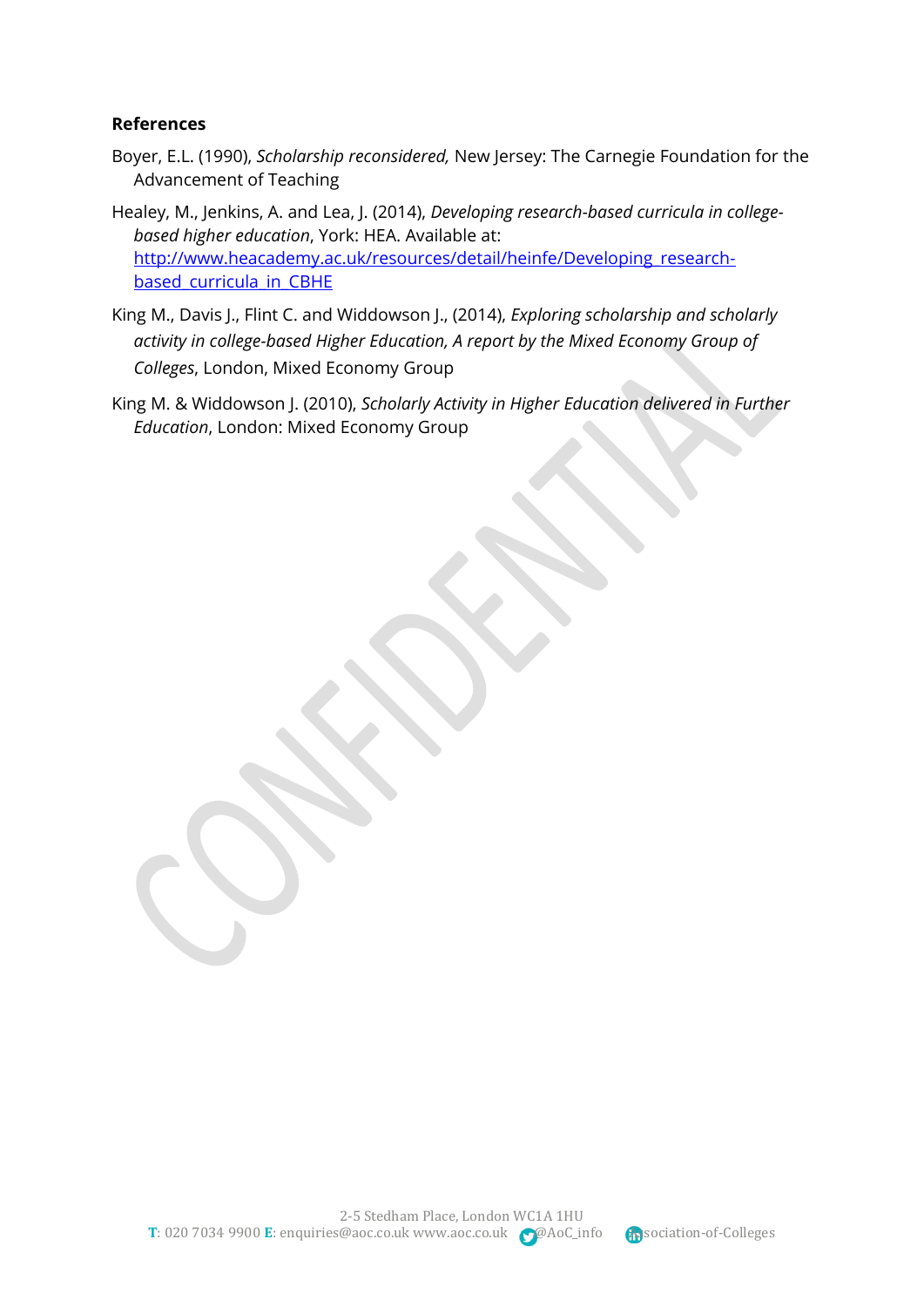#### **List of first phase colleges in their clusters**

East Kent College

- College of North West London
- North West Kent College

Leicester College

- Central College Nottingham
- Derby College

Hull College

- Blackpool and the Fylde College
- Bradford College

Peterborough College

- Grantham College
- South and City Birmingham College

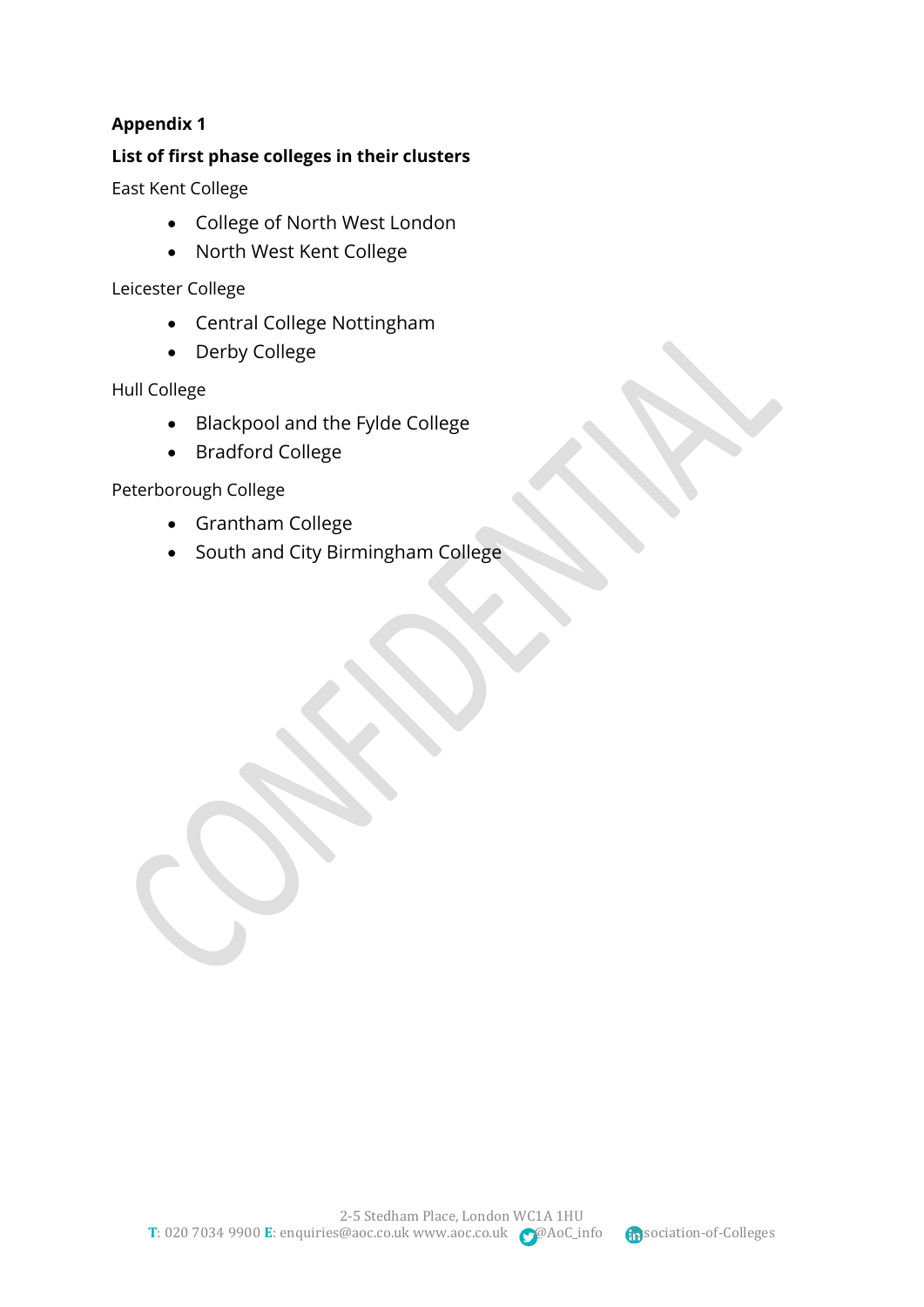#### **Interview schedule**

- a. If you have got a policy,
	- i. What do you think are its strengths and weaknesses as a policy
	- ii. Who was involved in writing it, what factors influenced its construction, what debates were there about it, who supported it and who argued against it?
	- iii. how well does it operate, who is involved in making it work
	- iv. what are the issues with its operation, what support and barriers to its operation are there
	- v. what are your future plans for developing the policy and its implementation
- b. if you have a means of dissemination for scholarship
	- i. what are its strengths and weaknesses
	- ii. how were these means developed, who provided the resources,
	- iii. how well does it operate
	- iv. what sorts of gatekeeping methods are there, do/have you ever rejected or heavily edited a submission
	- v. what are your plans for developing dissemination of scholarly activity
- c. if you do not have a policy
	- i. why do you not have a policy
	- ii. are you planning to have a policy
	- iii. have you defined scholarly activity, are staff given any time given to undertake it
	- iv. in what ways do your other policies or practices support and disseminate scholarship in your institution

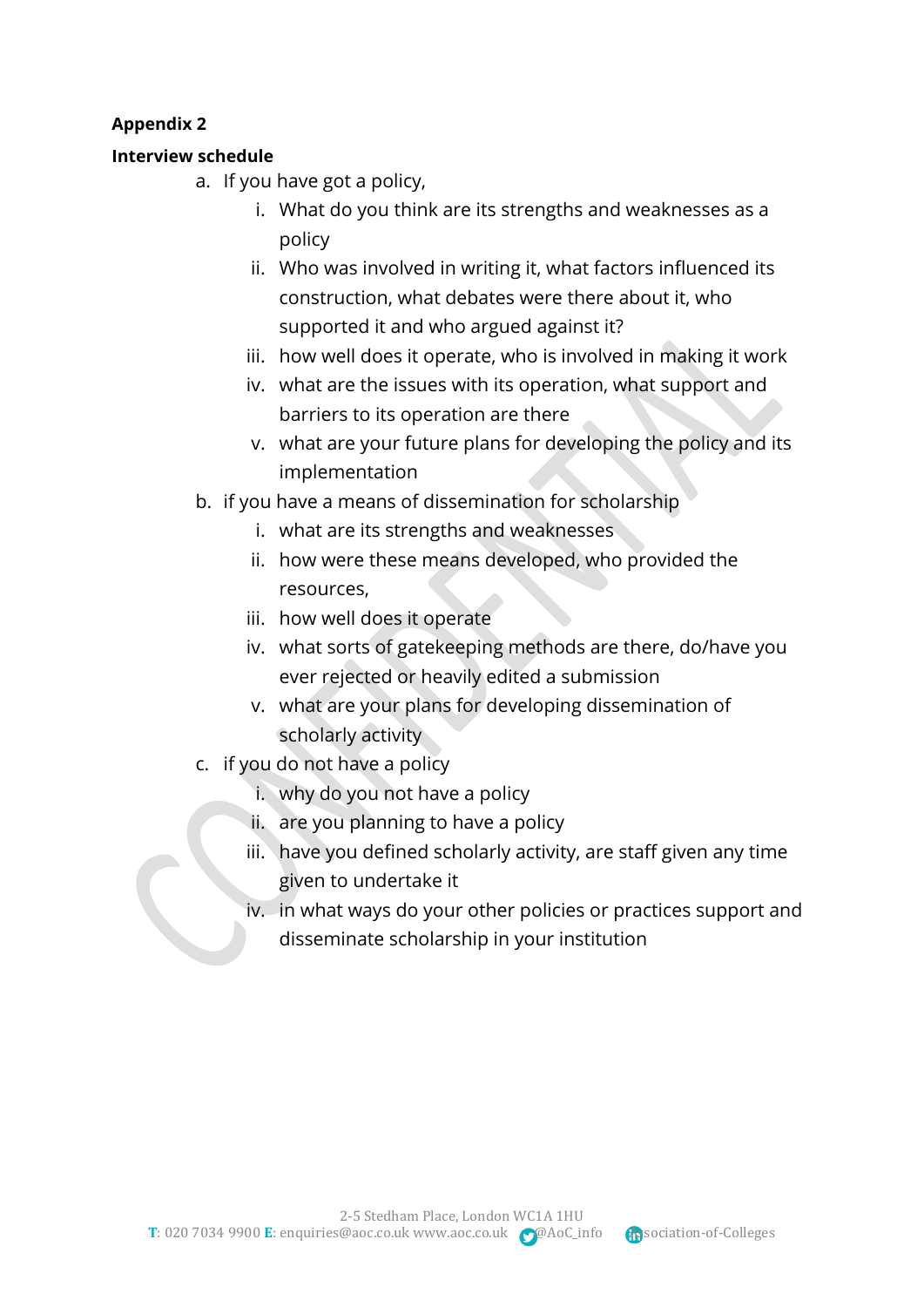#### **Survey of Second Phase Colleges**

#### **Rationale**

In the first phase of the project, we carried out an analysis and evaluation of the policies and procedures related to scholarly activity in the original pilot colleges. In preparation for extending that analysis and evaluation to the colleges in the second phase, we have designed a short factual survey about the policies for supporting scholarly activity.

#### **Action**

We want you to complete this survey in the first instance for your college and then repeat it at a later stage for your partner colleges. The date for the return of the survey on your college is below. We will set another date for the return of the data on your partner colleges in due course. We will follow up this factual survey with further qualitative methods in due course.

#### **Responses**

To be clear: we are not asking you to analyse or evaluate any of the data at this stage. Our intention is that you should be able to answer these questions by copying and pasting from existing documents. Please use the text boxes for your responses

#### **Timescale**

Please complete and return the survey on your college to Jonathan Simmons [\(jonathan.simmons@blueyonder.co.uk\)](mailto:jonathan.simmons@blueyonder.co.uk) by 15/04/16.

If anything in this survey is not clear then please contact me either by email as above or on 07580356243

Thanks, Jonathan Simmons Consultant Researcher for the Project

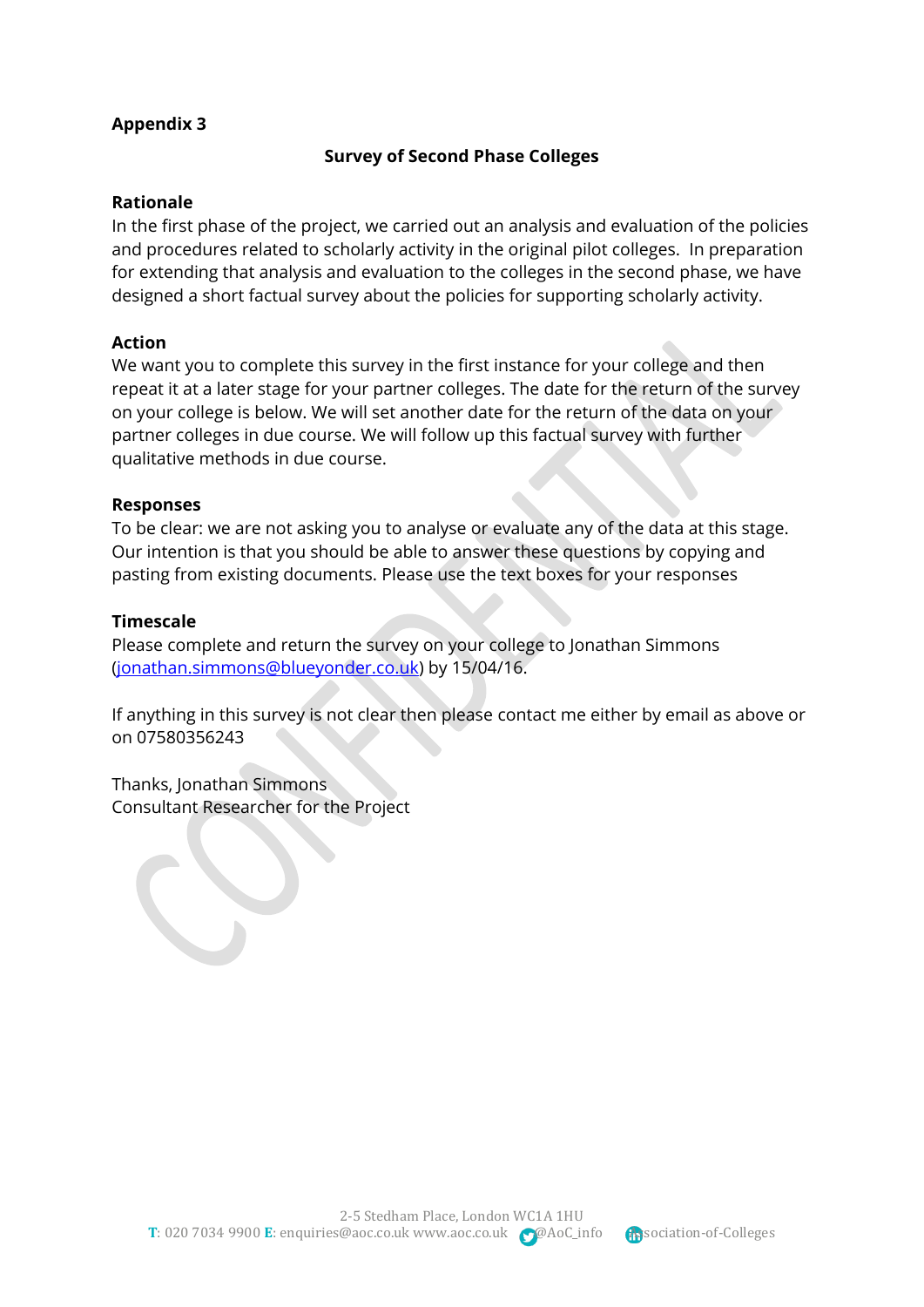#### **The Survey**

College name:

1. Does the college have an explicit policy on scholarly activity?

| es: |  |
|-----|--|
| No: |  |

If yes, answer the following questions (2 – 11), if no proceed to question 12:

- 2. Provide the definition of scholarly activity used in the policy
- 3. What explicit support does the policy provide for scholarly activity (e.g. reduced teaching load, financial support)?
- 4. Is the focus for scholarly activity determined centrally or is it determined by individuals or teaching teams/departments?
- 5. Is the policy directed solely towards HE or does it include FE?
- 6. Are any specific resources allocated to supporting scholarly activity?



If yes, please quote

- a. how much resource is allocated and how that figure is determined
- b. how is that resource distributed, e.g. through a bidding process, who is on the decision making panel?
- 7. Does the policy mention Continuing Professional Development?

| Yes: |  |
|------|--|
| No:  |  |

If yes, in what way?

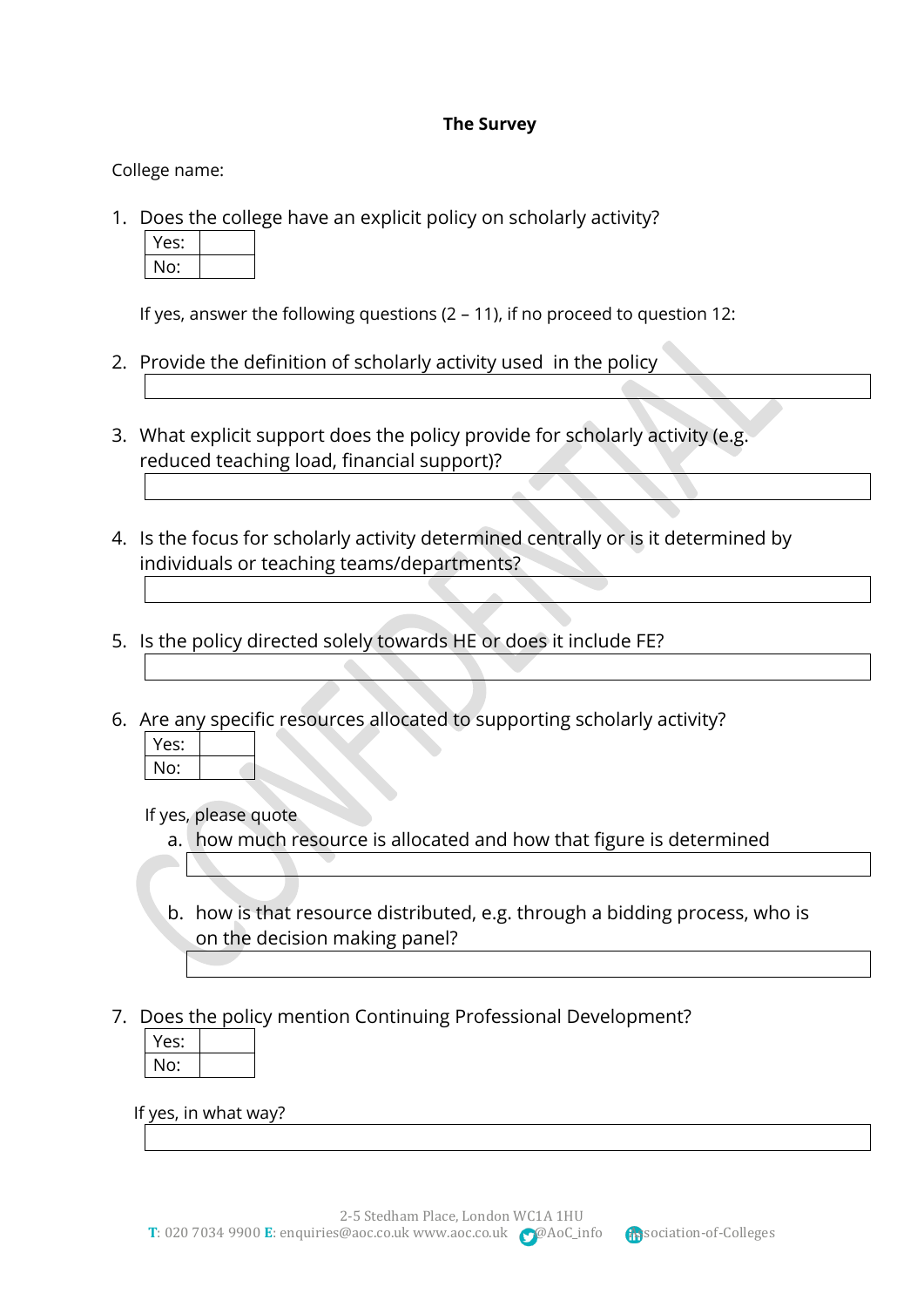8. Does the policy have an underlying philosophy or framework underpinning it?

| . |      |  |  |
|---|------|--|--|
|   | Yes: |  |  |
|   | No:  |  |  |

If yes, please quote it

9. Is scholarly activity disseminated formally and/or informally within or outside the college in any way?

| Y<br>es: |  |
|----------|--|
| No:      |  |

If yes, quote from the policy how this is done.

- 10.From which college body does the policy gain its authority?
- 11.Are there any other features of the policy which you want to draw attention

| to?  |  |
|------|--|
| Yes: |  |
| No:  |  |

If so, please quote from the relevant section of the policy

12.List the **policies which explicitly mention scholarly activity** (e.g. Teaching, Learning & Assessment, Staff Development, CPD, Staff Review, Teaching Observation) and answer the questions in the table below

| <b>Policy Name</b> | <b>Please quote the context</b><br>in which scholarly activity<br>is mentioned | Is the policy directed solely<br>towards HE or does it<br>include FE? |
|--------------------|--------------------------------------------------------------------------------|-----------------------------------------------------------------------|
|                    |                                                                                |                                                                       |
|                    |                                                                                |                                                                       |
|                    |                                                                                |                                                                       |
|                    |                                                                                |                                                                       |
|                    |                                                                                |                                                                       |
|                    |                                                                                |                                                                       |
|                    |                                                                                |                                                                       |

2-5 Stedham Place, London WC1A 1HU T: 020 7034 9900 **E**[: enquiries@aoc.co.uk](mailto:enquiries@aoc.co.uk) [www.aoc.co.uk](http://www.aoc.co.uk/) @@AoC\_info **Association-of-Colleges** 

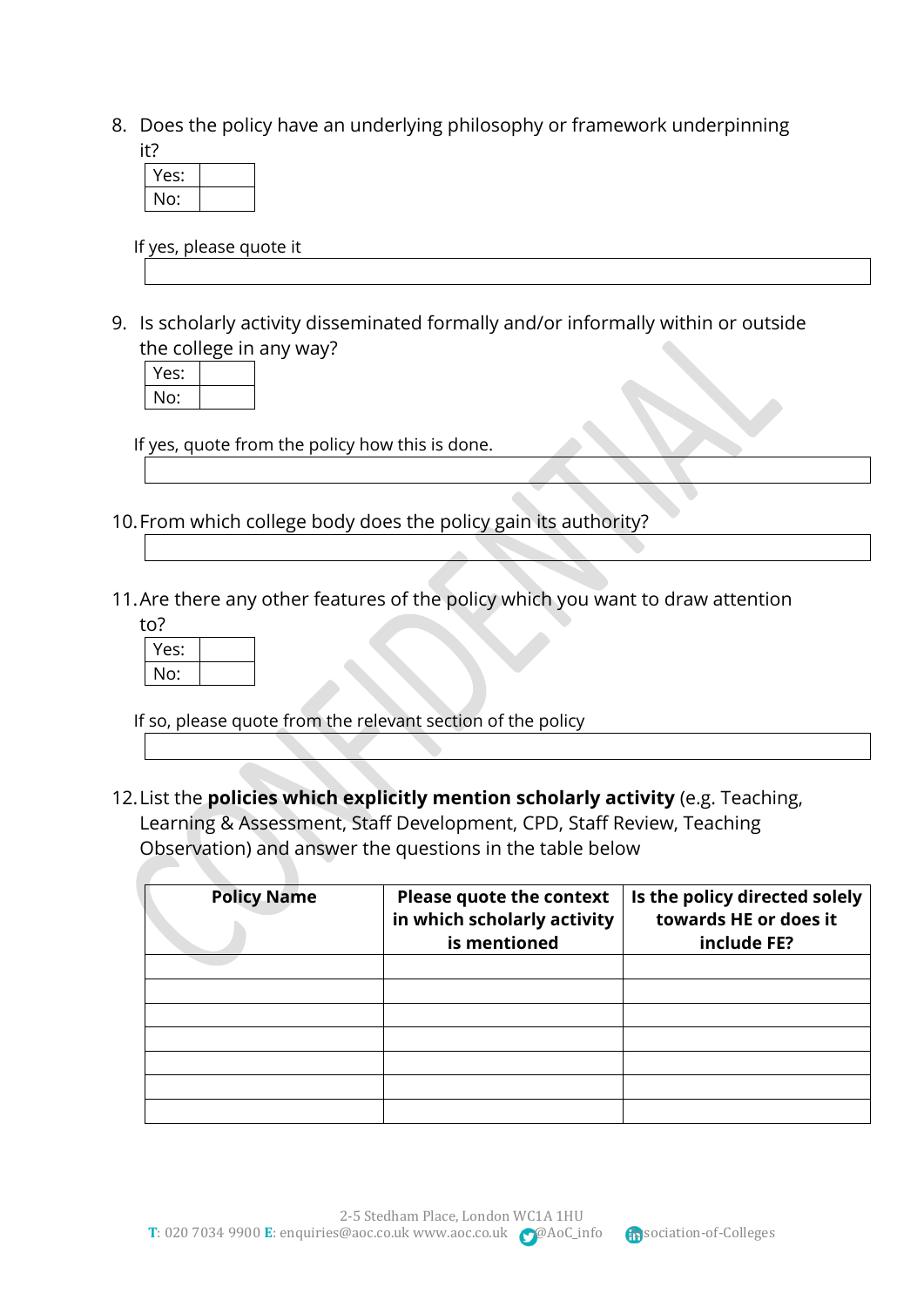#### **Appendix 4 - List of second phase colleges in their clusters**

Doncaster College

- North Nottingham College (joined after the survey)
- Rotherham College

East Surrey College

- Guildford College
- Peter Symonds College

Hereford College of Arts

- Gloucestershire College
- South Gloucestershire & Stroud College

Macclesfield College

- Mid Cheshire College
- South Cheshire College
- Warrington Collegiate

Myerscough College

- Bishop Burton College
- Sparsholt College

New College Durham

- Darlington College
- Hartlepool College of Further Education

New College Nottingham

- Highbury College
- The Sheffield College

North Lindsey College

- Great Yarmouth College
- Yeovil College

Northbrook College

- City College Brighton
- Sussex Downs College

Petroc

- City College Plymouth
- South Devon College

West Nottingham College

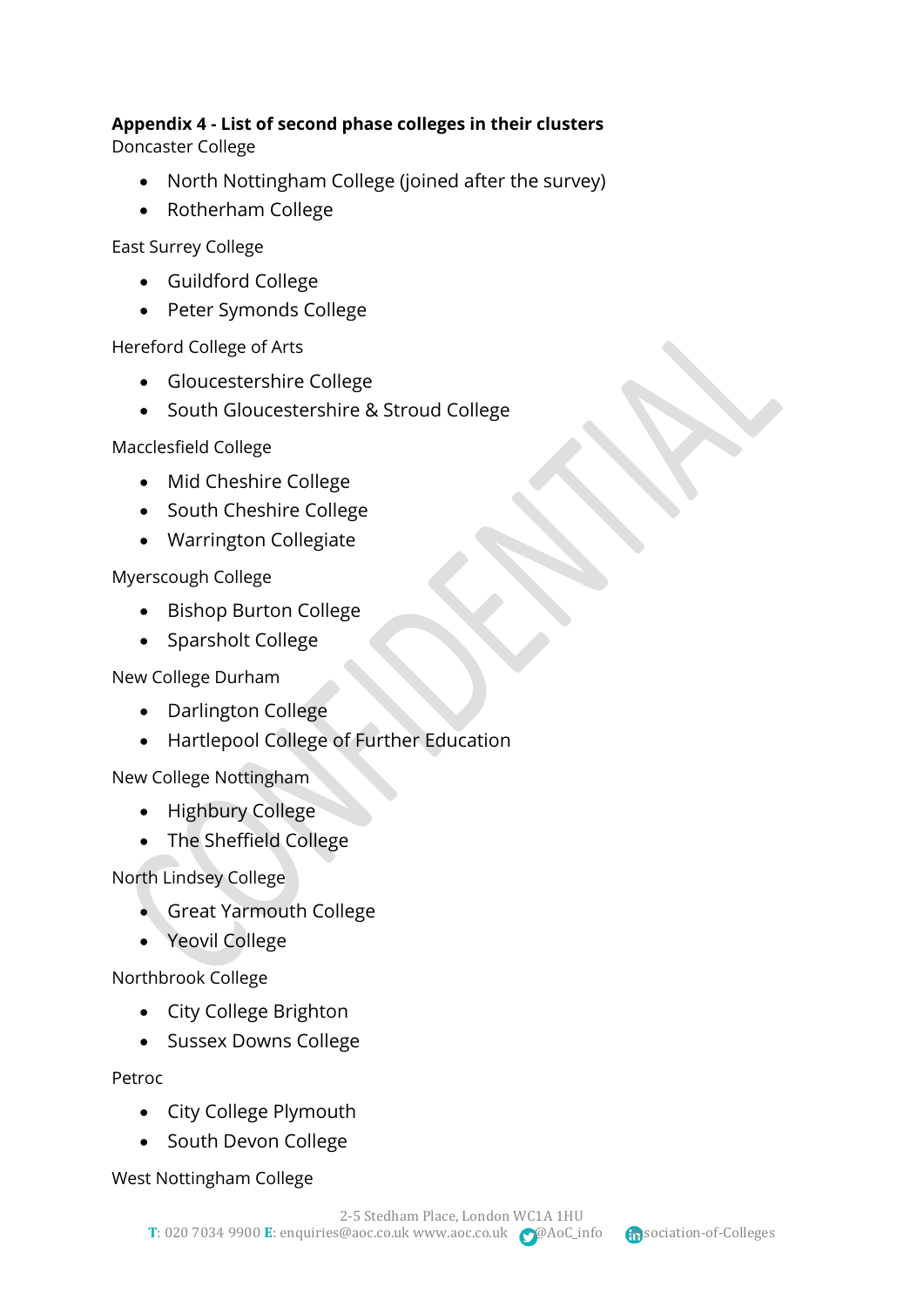- Birmingham Metropolitan College
- Walsall College (joined after the survey)

List of activities counting as scholarly activity included:

- Artistic creativity; exhibition and performance
- Consultancy to industry and other agencies
- Continuing employment within professional sector
- Curriculum development that involves research
- Curriculum development, particularly Foundation Degrees, with HEI's
- Enhancement of teaching and learning
- External conferences and workshops linked to other items on the list
- Field and library research
- Further study, either for higher level qualification or to extend the range of existing knowledge and skill in order to enhance teaching and learning
- Industrial Secondment/professional updating or work shadowing
- Involvement with SSCs or PSBs
- Keeping up-to-date with your subject at HE level
- Liaison with other HE staff from HEI's to develop knowledge
- Peer review
- Personal Development action, research and reading
- Practitioner/applied/disciplinary/pedagogic research and publication
- Raising awareness of current HE policies, structures and issues: QAA, HEFCE
- Representing the College at academic or industrial conferences whilst presenting research findings
- Research to ascertain demand or employer needs to aid in the marketability of a Programme being considered for development as part of the college HE offer
- Research in university/college libraries for new courses/modules or to update existing module content as required

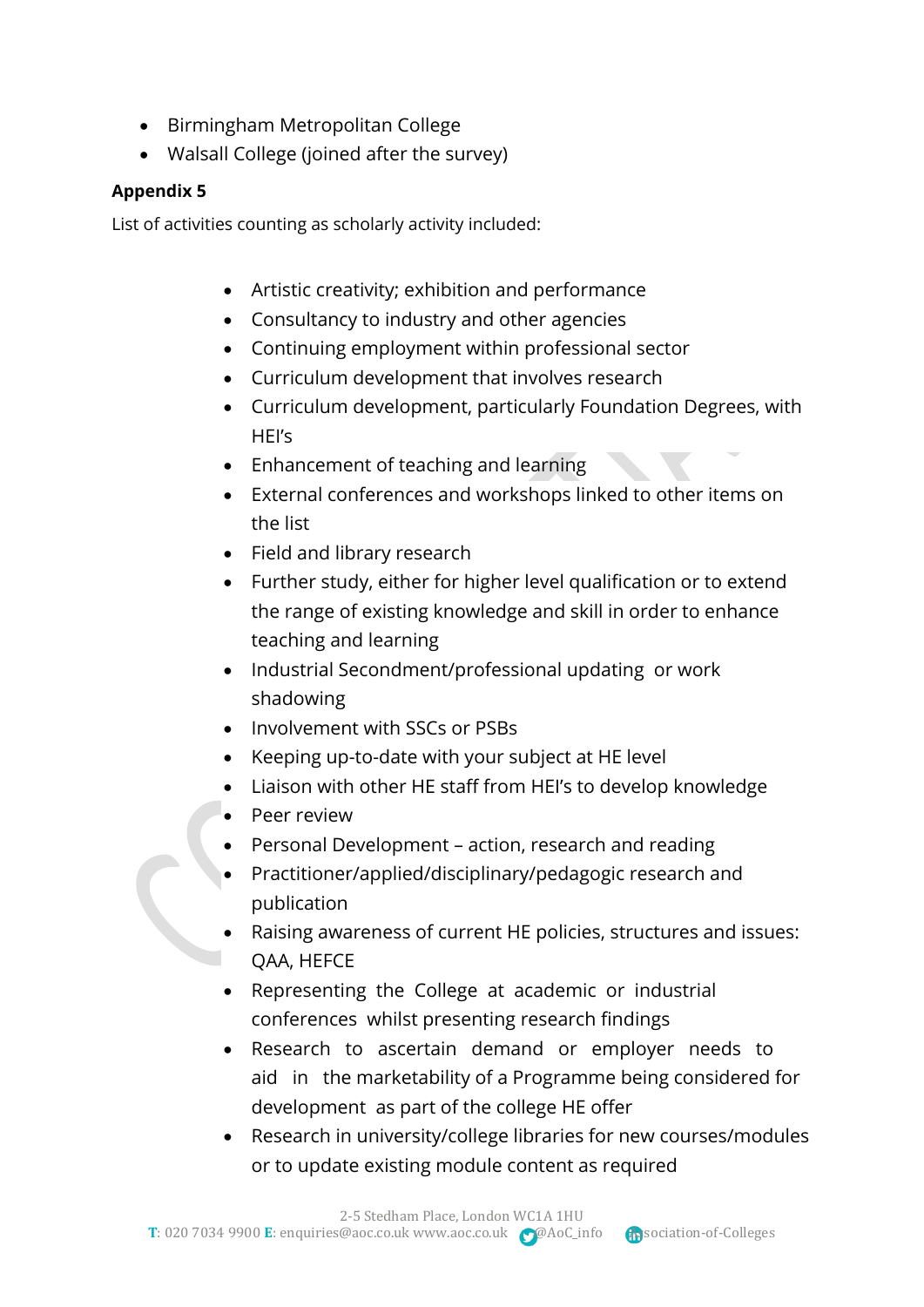- Routine subject updating to ensure that knowledge is current
- Staff development events within college
- Testing out new ideas in the work place

2-5 Stedham Place, London WC1A 1HU T: 020 7034 9900 **E**[: enquiries@aoc.co.uk](mailto:enquiries@aoc.co.uk) [www.aoc.co.uk](http://www.aoc.co.uk/) <br> **T**: 020 7034 9900 **E**: enquiries@aoc.co.uk www.aoc.co.uk <br> **P**@AoC\_info <br> **A**ssociation-of-Colleges

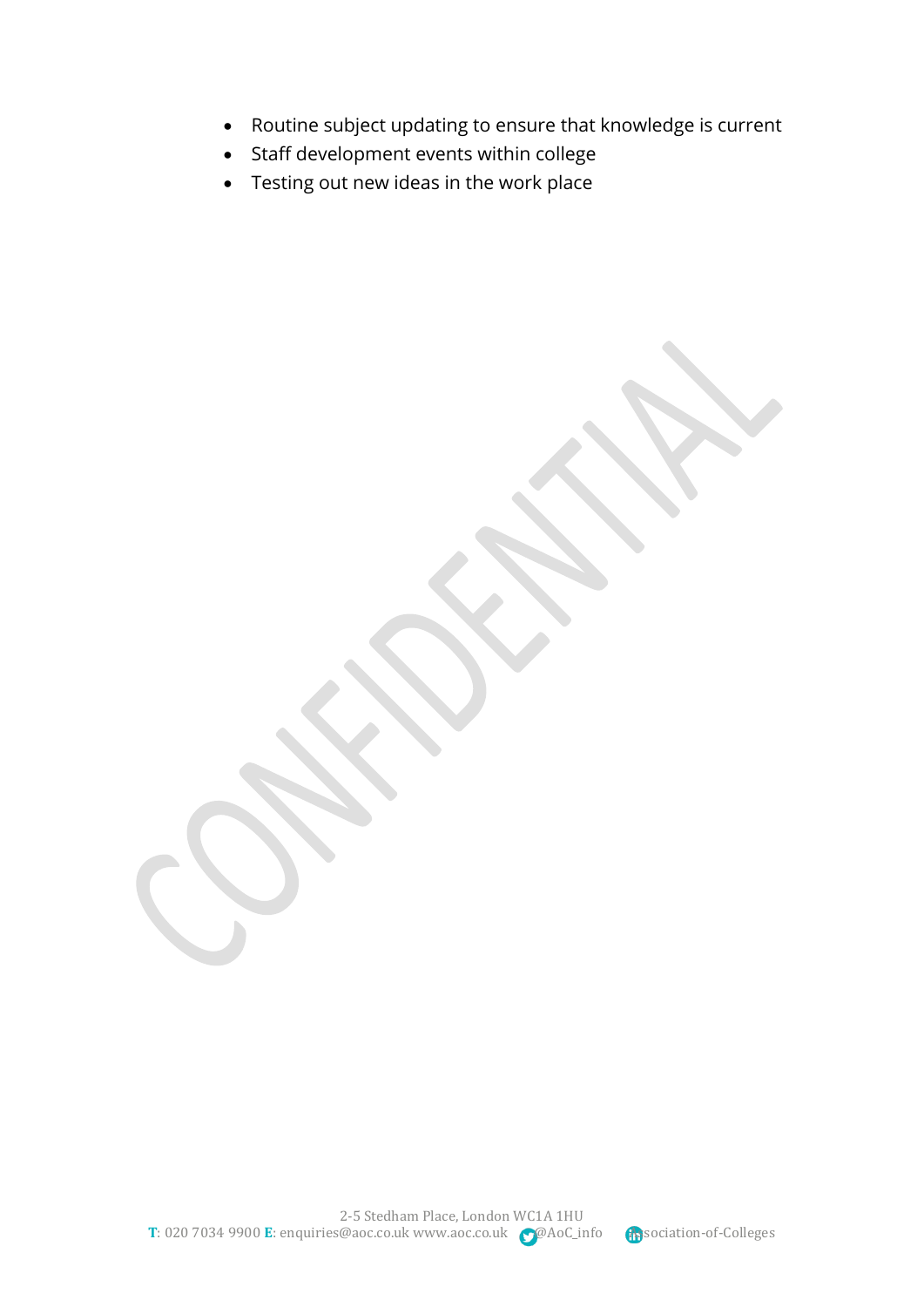Extract from West Nottinghamshire Scholarship Crib Sheet

| <b>Activity Type</b>          | <b>Example of Activity</b>                                     |
|-------------------------------|----------------------------------------------------------------|
| Curriculum development        | designing/reviewing HE courses and/or<br>➤<br>modules          |
| Conference/seminar attendance | University of Derby TLA Conference<br>$\blacktriangleright$    |
|                               | HE in FE or pedagogic conference/seminar<br>➤                  |
|                               | subject conference/seminar<br>➤                                |
| Conference participation -    | University of Derby TLA Conference<br>➤                        |
| delivering a presentation or  | HE in FE or pedagogic conference/seminar                       |
| workshop at a conference      | Subject conference/seminar                                     |
| Consultancy and professional  | practising professional that relates to area<br>➤              |
| practice                      | of teaching (e.g. musician, artist,                            |
|                               | accountant, website designer)                                  |
|                               | film or music production<br>$\blacktriangleright$              |
|                               | participation in professional body meeting<br>➤                |
|                               | (e.g. Institute of Civil Engineers, CIM,                       |
|                               | <b>Tourism Society)</b>                                        |
| Exhibition of work            | exhibit of art at gallery or show.<br>➤                        |
| Subject updating              | reading academic journals, professional<br>➤                   |
|                               | publications                                                   |
|                               | peer review of journal article                                 |
|                               | University of Derby subject and/or research                    |
|                               | clusters                                                       |
| Training                      | training provided by awarding body on<br>$\blacktriangleright$ |
|                               | curriculum developments or quality                             |
|                               | methods                                                        |
|                               | $\triangleright$ training by equipment/product supplier on     |
|                               | use of new/updated equipment/product                           |
|                               | College-based training on pedagogic                            |
|                               | developments or sharing of good practice.                      |
| Research - investigation and  | what is the best way to peer review HE<br>➤                    |